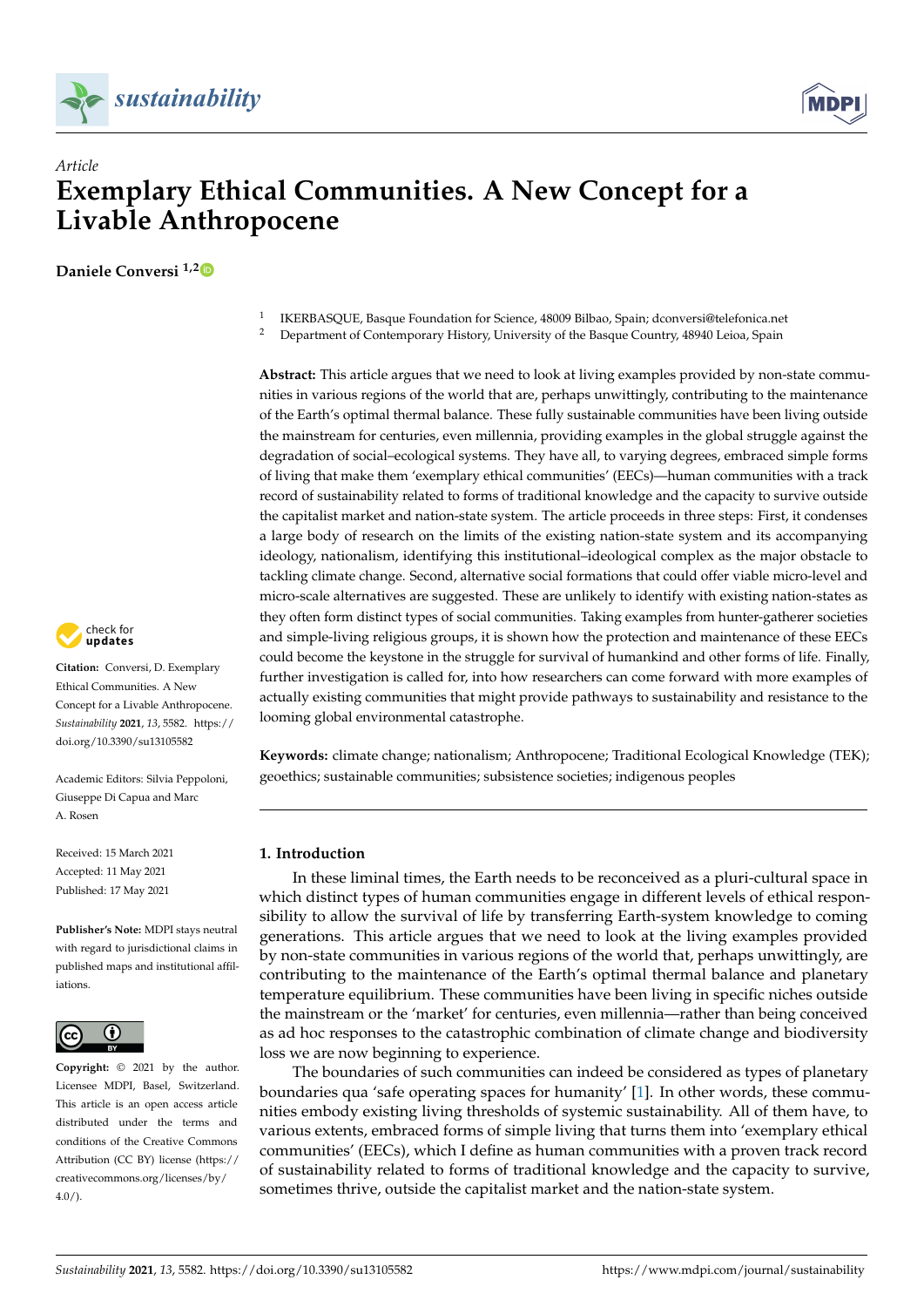Their traditional ethical background varies greatly from the Christian Pietism of Anabaptist communities to the animistic beliefs of hunter-gatherers, from the mystical union with the cosmos in some Sufi orders and sections of Hasidic Judaism to the meditative lifestyle of Hindu and Muslim Bauls, to the Buddhist economics of frugality, forest monks, and Dhammic agriculture. All these communities go well beyond the UN sustainable development goals (SDGs), whose limits have recently been recognized as utterly insufficient to protect the Earth [\[2\]](#page-12-1).

'Example' within the word 'exemplary' should not be taken literally, but rather as an inspiring glimpse of the possibility of inhabiting a more livable world. More recent forms of sustainable living may include eco-villages, transition towns, self-sustained communities, renewed spiritual traditions, and individual lifestyle changes conceived to exit the market economy, including forms of 'food sovereignty' [\[3\]](#page-12-2). No single panacea can be found to tackle the immensely complex multi-faceted threats we are facing. A huge variety of solutions will most likely be needed. Here, I look at actually existing communities that can be deemed to be exemplary in general terms, more than in terms of direct 'knowledge transfer'—an area which should be the subject of separate studies.

This article proceeds in three steps:

First, I identify nationalism, particularly when embodied in a nation-state, as a major obstacle to tackling climate change. The section, therefore, condenses a large body of scholarly research that contemplates the limits of the existing nation-state system and its accompanying ideology, nationalism [\[4\]](#page-12-3).

Second, I seek to identify alternative social formations and communities that could offer viable micro-level and micro-scale alternatives to the homogenizing nation-state. These exceptional micro-societies are unlikely to be (or to recognize themselves as represented by) existing nation-states and often form distinct, pre-modern types of social communities. I show how the protection and maintenance of these EECs is likely to become the keystone in the struggle for survival of humankind and other forms of life.

Finally, I call for further investigation into how researchers can come forward with more examples, perhaps less traditional, of actually existing (or utopian) communities that might provide pathways to resistance, beyond resilience, to the looming global environmental catastrophe [\[5–](#page-13-0)[9\]](#page-13-1). While this may not necessarily be achieved by emulating these societies, an easier option could be to actively search within one's own society for more directly accessible forms of traditional ecological knowledge (TEK) [\[10\]](#page-13-2). In turn, this may require exploring to what extent intergenerational transmission of knowledge has evaporated in each specific society or has remained somewhat hidden.

I conclude by emphasizing that the protection and maintenance of these EECs can become the crucible in the struggle for the survival of humankind and other forms of life.

I am concerned with two broad types of communities, whose lifestyles can offer insights into our future choices in regard to climate change adaptation, with or without mitigation. On the one hand, there are *subsistence societies* that live and thrive outside the capitalist 'market', mostly hunter-gatherer societies, like the Hadza, some of the Andaman Islanders, and a few remaining 'uncontacted peoples' in Amazonia. On the other hand, there are agriculturally based *religious communities*, such as the Amish, Hutterites, Old Order Mennonites, traditional Quakers (with other groups, collectively known as 'Plain Peoples'), and Doukhobours, which adopted spiritually based minimalist lifestyles grounded on ancestral forms of simple living and austere self-sufficiency.

The first, subsistence societies, are mostly indigenous peoples who live in pre-agricultural settings often without domesticating animals and plants. In the second, institutionally ensconced religious and cultural communities, rights are enshrined in local political institutions and people live within advanced capitalist societies but outside the capitalist 'market'. In cultural and technological terms, they sometimes do without most of the so-called benefits of modernity, including electricity. Agriculture is usually the main source of subsistence. These two types of society and lifestyle are strictly pre-industrial in the latter case and *pre*-agricultural in the former case.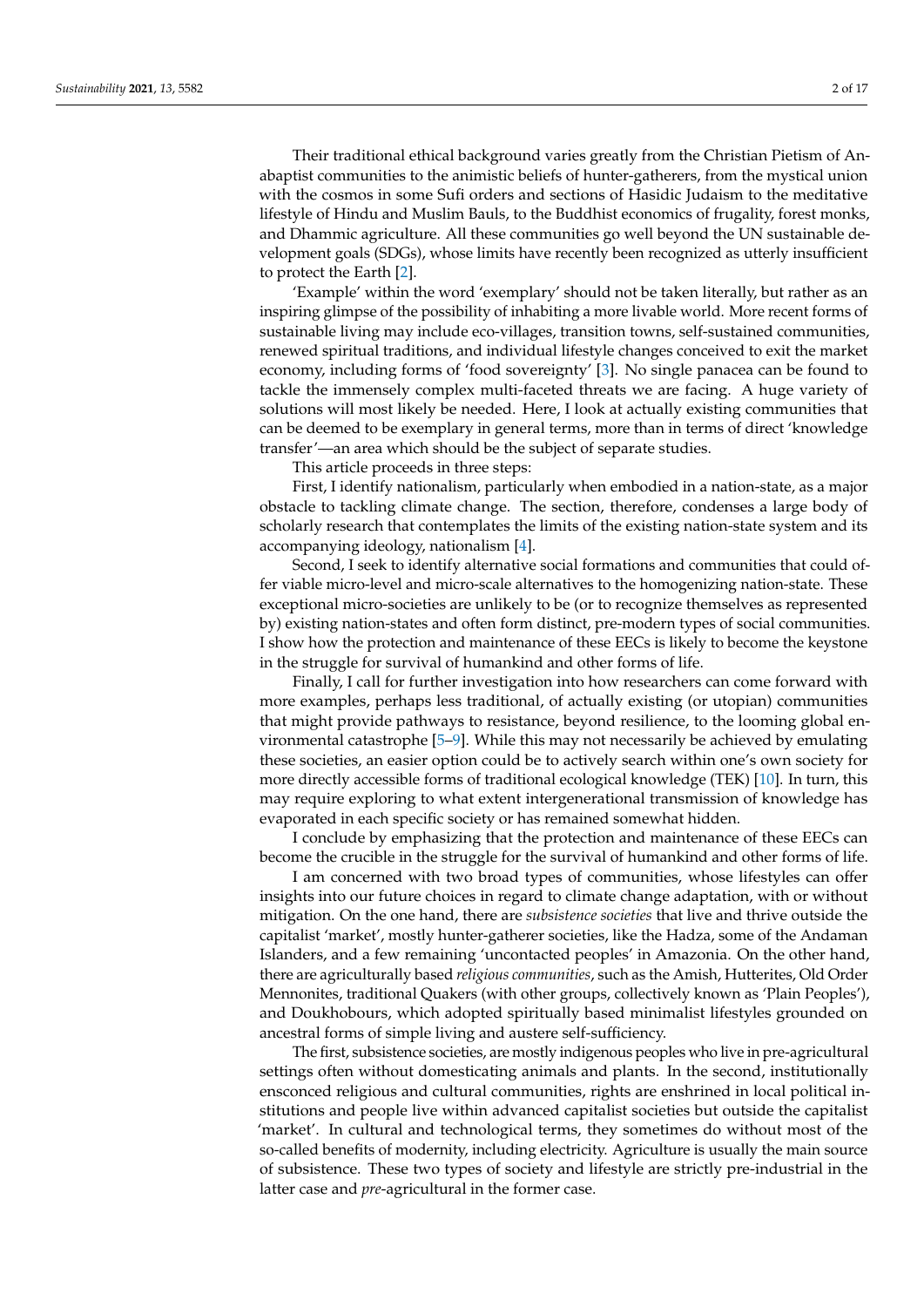I argue here that the embodied examples of these communities may come to our aid and teach us some crucial lessons that may soon be necessary for our survival. Both types of communities share a proximity with the natural rhythms of life, season after season, day after night after day, living in relative harmony within their environment, sharing an assumption that they form a continuum with nature, rather than being in opposition to it.

The social philosopher Bruno Latour recognizes that the 'modern age' is predicated on the intrinsic separation of man and nature [\[11](#page-13-3)[,12\]](#page-13-4). In contrast, the communities I consider here offer us a glimpse of what it may mean for human beings to be at one with nature—or at least in tune with it.

## **2. Geoethical Communities**

Geoethics has recently emerged as an encompassing interdisciplinary field centered around human values in relation to the Earth's governance, cohabitation, settlement, conservation, and maintenance, as well as multi-species cohabitation. Within geohumanities, geoethics can be defined as 'research and reflection on the values that underlie appropriate behaviors and practices, wherever human activities interact with the Earth system' [\[13\]](#page-13-5) (also see the Introduction to this special issue). Geoethical principles underpin this world vision that incorporates interdisciplinary collaborations including the humanities and social sciences. Geoethics builds upon the previous tradition of environmental ethics that emerged in the 1970s [\[14–](#page-13-6)[16\]](#page-13-7) by adding the pressing contemporary dimension of global responsibility determined by a rising awareness of what the entrance in the Anthropocene might entail in terms of human–earth system interactions. It does so by combining sustainability ethics, professional ethics, and the philosophy of geology 'as a conceptual and value structure on which to build a new *modus vivendi et operandi* for the twenty-first century' [\[17\]](#page-13-8). Geoethics can also work as 'a brand to promote geocentric human practices' [\[18\]](#page-13-9).

A core aspect of geoethics is thus to identify those types of social organizations and human communities that are best qualified to act as ethical signposts and reference points for the preservation of life on Earth and the protection of future generations. These societies, I argue, can provide indications of possible pathways to re-envision the relationship between humans and their environment. From my viewpoint, both types of society can be reinterpreted as face-to-face communities that intrinsically differ from 'imagined' national or state-centered communities we live in [\[19\]](#page-13-10). They rely on daily interactions in which community relations are more crucial than virtual relations. Not only do they seem to offer us tools to comprehend the relationship between 'human beings *and* nature' (not as though they were separate entities), but of 'human beings *in* nature': humankind not in opposition to nature, but as part of it.

The choice between the two types of communities mentioned above may look farfetched, perhaps even unrealistic, insofar as they do not reflect the ongoing trend towards both commodification and homogeneity ushered by contemporary Westernizing trends. However, there is overwhelming scientific consensus that the current economic model is radically unsustainable [\[20\]](#page-13-11).

#### *2.1. The Science behind the Change*

My underlying argument is that, among various types of communities, those briefly introduced here can provide suitable models and examples of simple living at an epochal geo-historical moment of radical transformation. Increasingly, research from across scientific fields confirms every day that we are confronted with a gargantuan crisis requiring revolutionary, not simply radical, solutions, with a set of worst-case scenarios first raised in the 1980s [\[21\]](#page-13-12), then in 2009 [\[22,](#page-13-13)[23\]](#page-13-14), and now becoming ever more pressing [\[24](#page-13-15)[,25\]](#page-13-16) to the point of unredeemable unsustainability [\[26\]](#page-13-17), regime shift [\[27\]](#page-13-18), and multiple self-reinforcing feedback loops [\[28\]](#page-13-19). Unless addressed with unprecedented socio-economic measures, the coming changes are set to be vastly more traumatizing and life threatening than the passage from agricultural to industrial society, from the pre-modern world to modernity itself [\[2\]](#page-12-1).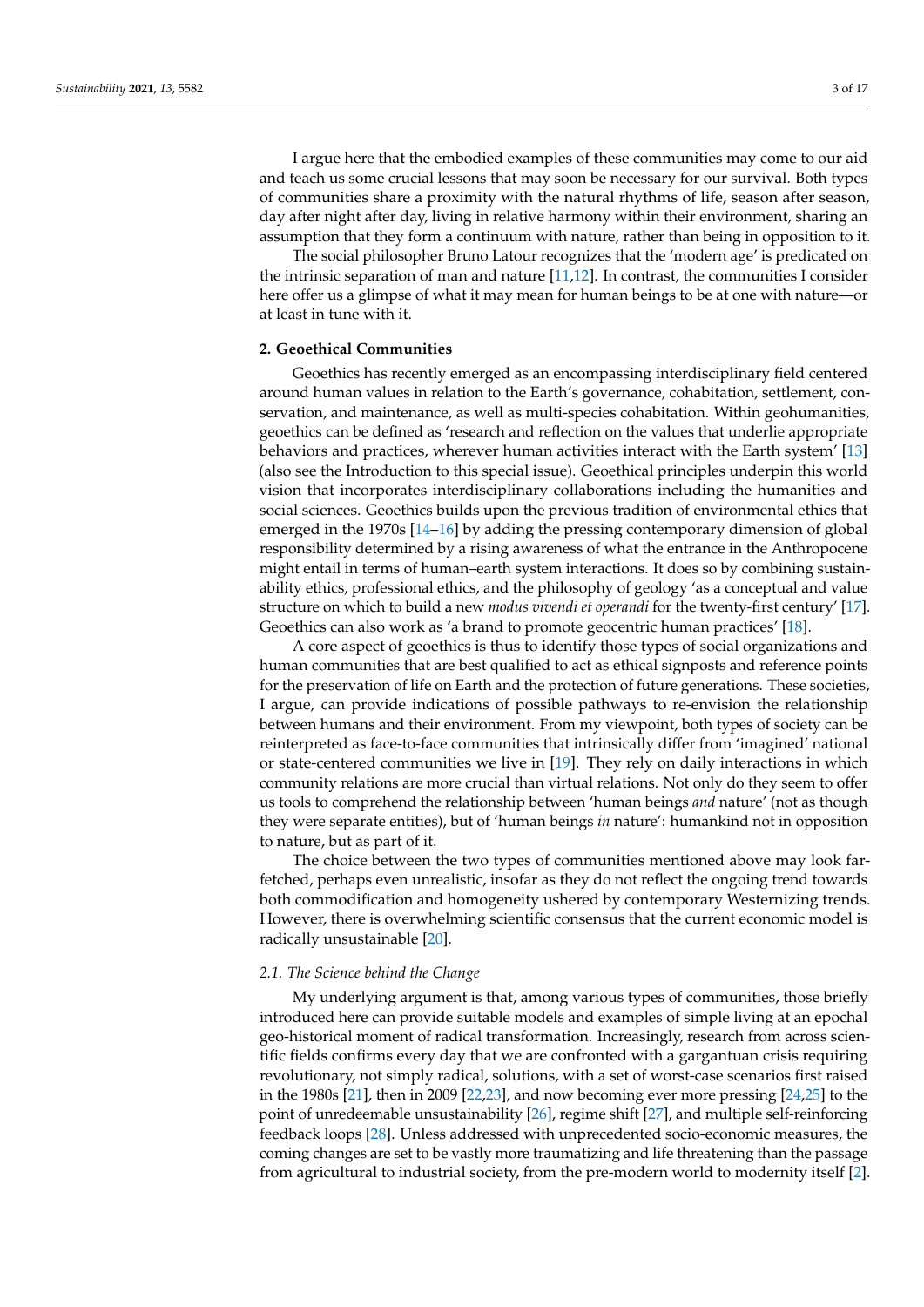In light of this, the communities briefly described in this article can no longer be seen as anachronisms or as utopian and romantic ideals.

The movement from agricultural to industrial society, from the divinely ordained certainties–uncertainties of the pre-modern age to the self-assured, proud, optimistic hubris of modernistic hegemony, is often conceived as a radical departure and watershed. It is customarily considered to be the greatest shift since the agricultural revolution. Therefore, those communities that still continue practices dating back to previous generations (antecedent to the current global anthropogenic changes) can come to our help in various ways.

But, before exploring the inspiring examples of these extraordinary communities, I need to briefly show how the nation-state system has so far, together with neoliberal capitalism [\[29\]](#page-13-20), provided one of the greatest stumbling blocks to addressing the unfolding ecological crisis [\[30](#page-13-21)[,31\]](#page-13-22).

#### *2.2. The Geoethical Limits of Hegemonic Institutions: Is the Nation-State System Sustainable?*

The modern nation-state is founded on, and legitimated by, the ideology of nationalism [\[32,](#page-13-23)[33\]](#page-13-24). This has been variously defined as 'a principle which holds that the political and national unit should be congruent'  $[34]$  (p. 1) or as 'an ideological movement for attaining and maintaining autonomy, unity and identity on behalf of a population deemed by some of its members to constitute an actual or potential "nation"' [\[35\]](#page-13-26). Insofar as this ideology is based on practices of cultural homogenization [\[36](#page-13-27)[,37\]](#page-13-28) and the pursuit of national congruence [\[38\]](#page-13-29), it is unable to accommodate internal distinctions and cultural differences. Both the nation-state and the accompanying ideology of nationalism are core features of the modern world and are therefore hard to escape or avoid [\[39\]](#page-13-30).

For over two centuries, the centralized state has remained the dominant political force and hegemonic organization at the global level. At least since the French Revolution, the modern state has taken the shape of the nation-state [\[40\]](#page-13-31). The nation-state, in turn, is predicated on the exclusivist ideology of nationalism and is thus far from being the cosmopolitan institution initially envisioned by some Enlightenment philosophers [\[41\]](#page-13-32). Nationalism has been identified as the dominant ideology of Western (and Westernizing) modernity [\[39,](#page-13-30)[40\]](#page-13-31). While nationalism is the chief ideological material used to buoy up the nation-state [\[40\]](#page-13-31), it is essential to remember that the 'nation' remains its core unit. The nation, in turn, is defined on the basis of a belief in common putative ethnic descent [\[42\]](#page-13-33). Moreover, nationalism thrives in a world that is widely perceived to be inescapably a world of nations [\[32\]](#page-13-23).

Although there is no unequivocal or undisputed definition of what a nation is, it can be defined as a politicized, or politically 'self-aware', ethnic group [\[43\]](#page-14-0). The latter is, in turn, related to ethnic lineage and descent, in similar terms to the concept of 'race'. Both nations and ethnic groups are defined on the basis of putative ancestry, that is, the belief on the part of their members that they descend from common ancestors and thus share a common history [\[32](#page-13-23)[,33](#page-13-24)[,42\]](#page-13-33).

A key aspect of this reasoning is subjectivity: a nation cannot be objectively defined from the outside as something tangible, only from the subjective perception of those who carry this self-definition, i.e., of belonging to the nation. There are no firmly established external criteria that can scientifically determine what a nation is.

Nationalism is therefore an ideology that relies on collective self-definition and hence a tool of boundary-raising and frontier-construction [\[44\]](#page-14-1). The social philosopher and anthropologist Ernest Gellner put it rather bluntly: 'Nationalism does not exist because of nations; rather, nations exist because of nationalism' [\[34\]](#page-13-25). Most, although perhaps not all, national boundaries have been conceived and shaped during the transition to the modern age [\[3\]](#page-12-2). For nationalists, boundaries are self-evident—and need to be defended whenever they are questioned or contested by rival nationalists, the latter most often belonging to self-defined neighboring nations.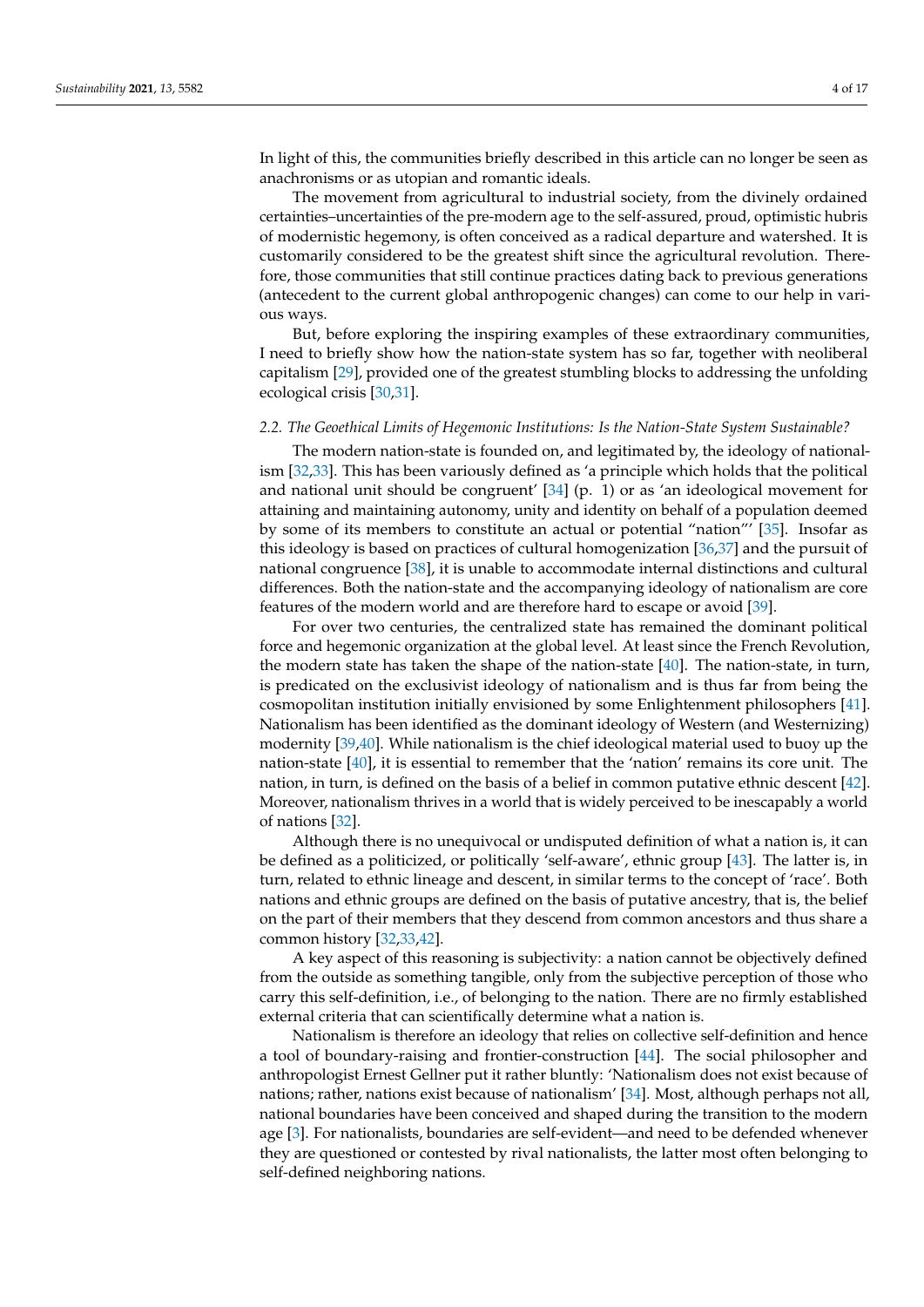The limits of the nation-state system can only be comprehended by considering that we have now entered a wholly different historical era, an era that is, I argue, *outside history*. The notion that we are in the *Anthropocene*, a geological epoch distinct from the Holocene, stands at the core of this change. In other words, extremely rapid economic development over the last decades has had an indelible impact on the Earth's surface, so intense, abrupt, and dramatic that humanity is now being virtually *expelled* from history. Since its identification, the Anthropocene represents an entirely new geological epoch [\[6,](#page-13-34)[45\]](#page-14-2), hence it can hardly contain a pre-geological age like modernity that is exclusively centered on human history: the new chronology of the Anthropocene reveals the limits of modernity, particularly its standardizing, uniformizing, and homogenizing connotations.

Nationalism and globalization have both led to extreme forms of homogenization [\[46](#page-14-3)[–48\]](#page-14-4), culminating in parallel processes of the loss of both cultural and biological diversity (biodiversity). In order to assemble these distinctive dimensions, the notion of *biocultural diversity* has been developed over the last 20 years [\[49\]](#page-14-5). It is hence possible to talk about *biocultural homogenization* as a broader process that encompasses the biological and the cultural [\[50\]](#page-14-6). Here, I rejoin this line of research, adding to it the contrast between pre-modern communities and the modernizing nation-state within the global neoliberal context, as a supplementary tool to understand the relationship between cultural and biological diversity.

Unfortunately, the rapidly changing world we inhabit is confronting us with a series of existential threats and crises that can only be tackled by increasing levels of cooperation, coordination, and eventually simultaneous action. In particular, the strictly interrelated challenges of climate change, biodiversity loss, pandemics, and unprecedented forms of pollution have shaped a global emergency, as a rapid output of scientific research and accumulated evidence has revealed. From being a distant threat to be tackled by future generations, climate change and the concomitant crises of the Anthropocene now clearly appear as the greatest threat ever experienced by humankind. Moreover, climate change is accompanied by a set of associated crises that no single state can hope to solve on its own [\[51,](#page-14-7)[52\]](#page-14-8).

From a geoethical viewpoint, this conundrum represents a major quagmire. The ethical world of nations is sometimes opposed to the geoethical imperative, mostly because the 'morality and mortality of nations' merely concerns the self-preservation of a group based on myths of lineage and descent [\[53\]](#page-14-9). It thus seems to be at odds with the broader moral imperative of the overarching unit encompassing each and every nation: the Earth, cosmos, or *Gaia*. From a geoethical perspective, the Earth is the preferential unit of analysis and the tool for understanding and experiencing reality at a time of global crisis.

## *2.3. More Sustainable Than the Nation-State: Alternative Ethical Communities*

During the transition to industrialization, various utopian communities were conceived and established across the world [\[54](#page-14-10)[–56\]](#page-14-11). They were often imprinted through the principles of mutualism, social welfare, and internationalism, such as *anarchist internationalism* [\[57\]](#page-14-12) and *communitarian anarchism* [\[58\]](#page-14-13). However, they often proved to be transitory and impermanent and sometimes did not last more than a generation, being typically obliterated during World War I [\[59\]](#page-14-14). A few practiced forms of *anarcho-naturism* and *anarcho-primitivism*, guided by the ideas of Leo Tolstoy (1828–1910) and Élisée Reclus (1830–1905) in Europe, as well as by the example of Henry David Thoreau's (1817–1862) self-sufficiency and simple living in North America. All of these were conceived around principles of harmony with the surrounding environment [\[60\]](#page-14-15). *Religious communities* practicing ecological relationships have often been more enduring, prompting calls to explore the potential of religion for Earth Stewardship [\[61\]](#page-14-16). More recently, notions of *food sovereignty* have indicated alternative frameworks for the establishment of sustainable communitarian relationships [\[3\]](#page-12-2).

However, across the globe more enduring centuries-old and even millennial societies have remained, differentially affected by the pressures of Westernization and modernity.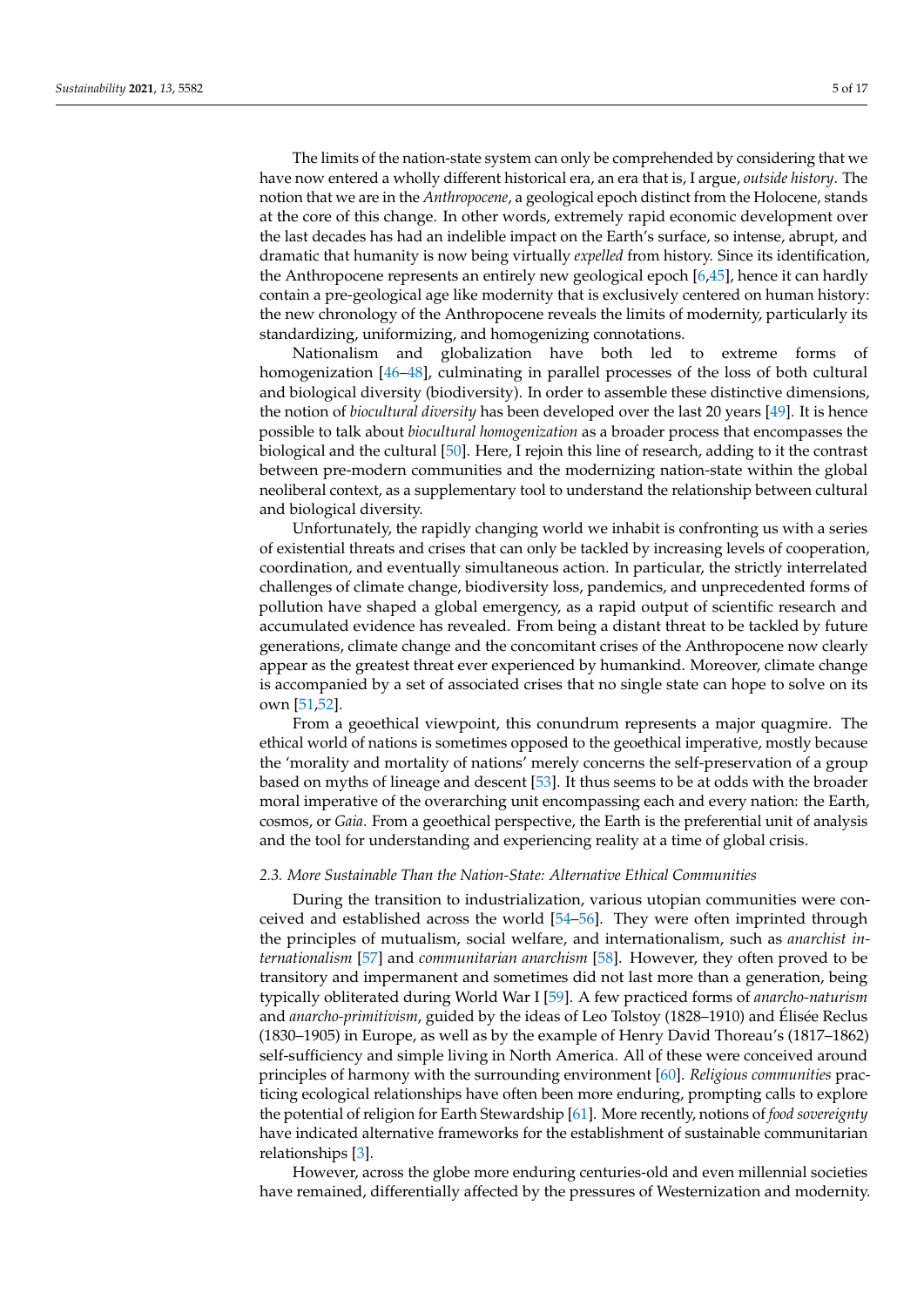Their resistance, I argue, was not in vain. At a time of radical uncertainty, when humanity is at a crossroads, both traditional religious communities and indigenous communities are providing inspiration for the rest of the world. With their sustainable technologies and reduced human population sizes [\[62\]](#page-14-17), they could be considered among 'the possible chances of a subsistence of the future' [\[63\]](#page-14-18).

Considering the dismal record of nationalism in addressing the key problems of the Anthropocene [\[64\]](#page-14-19), we urgently need to identify those social organizations, institutions, cultures, groups, and socio-economic formations that are better suited and ready to tackle the challenges and dismal legacies of the Anthropocene epoch. The communities chosen here are largely pre-modern, pre-industrial or, in some cases, pre-agricultural. They are among the most insulated, self-sufficient, and traditional communities to be found.

This does not preclude the fact that more contemporary communities could, and indeed might, slowly take shape and materialize in response to the climate emergency and other crises. But, whether or not they will emerge and consolidate (with the capacity of resilience necessary to survive), such hypothetical communities are a yet-to-be-tested response to the crises. Futuristic communities of resilience and mitigation are a real possibility, but so far remain opportunities with no tested or immediately testable demonstration of their intergenerational continuity.

Instead, the communities analyzed here have been around for a long time and have demonstrated their resilience over hundreds, sometimes thousands, of years. Moreover, they are 'exemplary' in the sense that, despite their seclusion and isolation, others can learn from them without necessarily being in face-to-face contact with them. Their forms of *Traditional Ecological Knowledge* (TEK), or *Native Science,* are being rediscovered as a potentially infinite pool of life-enhancing repertoires that can only be maintained thanks to self-sufficiency and, often, isolation [\[65,](#page-14-20)[66\]](#page-14-21).

A few EECs are thriving demographically, but the majority is deeply threatened by both global and state-level forces, as well by demographic pressures and other kinds of intrusions. Endangered by the demographic expansion of ethnic majorities and corporate land grabbing, self-sustaining communities such as the Hadza risk disappearing, taking with them an incomparable treasure of human wisdom, knowledge, expertise, and ability. The main existential threats are diseases, loggers, oil workers, miners, Christian missionaries and a few other religious groups, visitors (including tourists), as well as neighboring farms and tribes [\[67\]](#page-14-22).

Paradoxically, they are among the groups most vulnerable to the vagaries and destructiveness of climate change [\[68\]](#page-14-23) despite the fact that their values and lifestyles are essential to both climate change mitigation and adaptation strategies [\[69\]](#page-14-24). Subsistence societies, in particular, thrive in densely rich bioculturally diverse environments where biodiversity holds sway [\[70\]](#page-14-25). It has therefore been asserted that they are the best possible 'guardians of biodiversity'—to the extent that in some countries indigenous peoples have been officially appointed and designated as guardians, rangers, and watchmen within biocultural conservation programs of *indigenous environmental governance* [\[71\]](#page-14-26).

#### **3. Two Types of Communities**

Here, I focus on two types of communities: indigenous communities whose economies are still based on subsistence activities, and who thus live outside the market system; and traditional religious communities, mostly in the United States and Canada, who live without consumer goods, and sometimes without electricity.

#### *3.1. Hunter-Gatherer Societies*

When the tsunami propelled by the 2004 earthquake in the Indian Ocean reached the Andaman Islands, one of its indigenous peoples, the Onge tribesmen, understood from ancestral knowledge what was going to come: long before the big wave or 'moving ridge' materialized on the horizon, they had already packed their belongings uphill, acting quickly enough to leave the coast and take refuge in the shelter of the highlands. In nearby islands,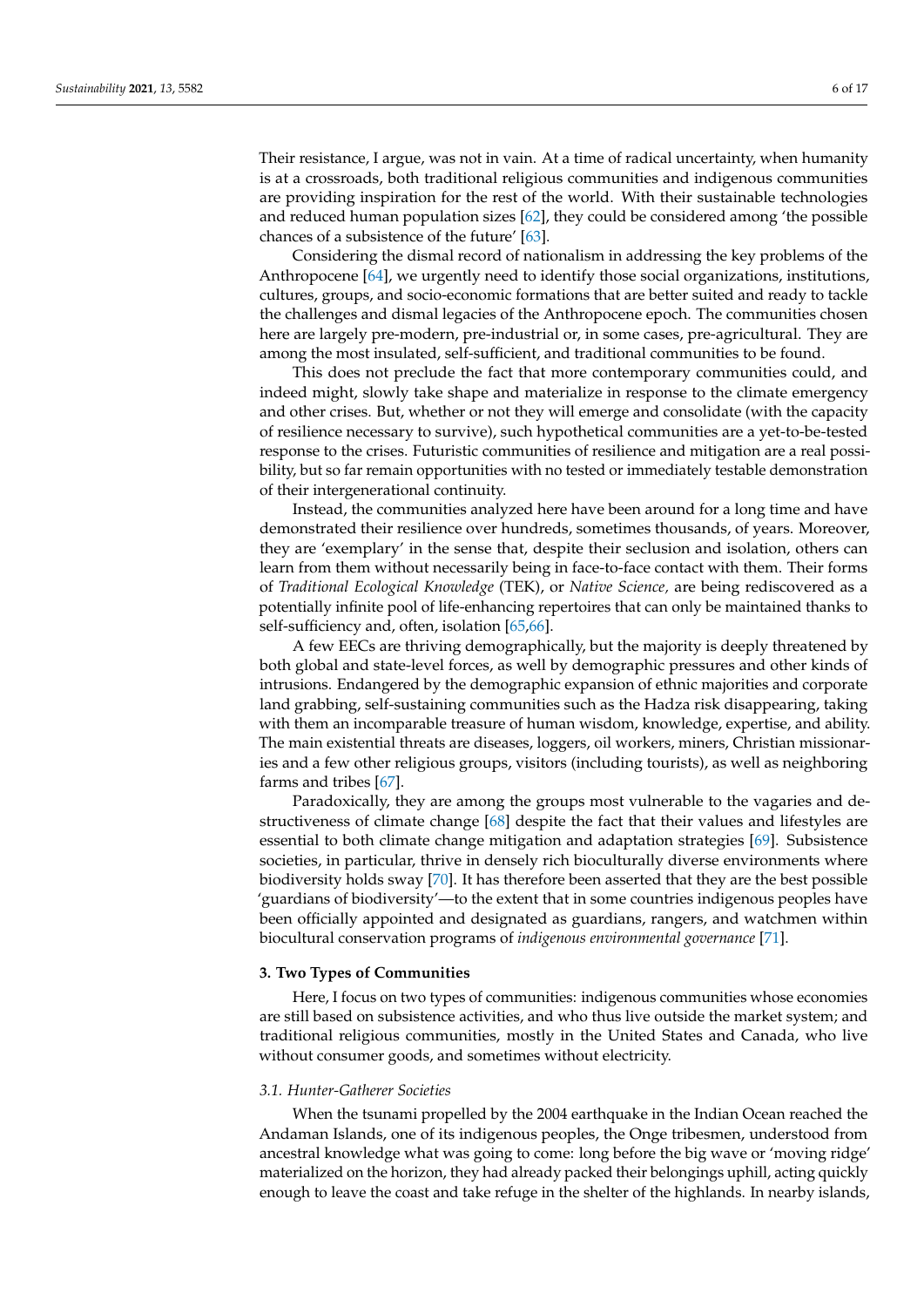those coast dwellers that lacked the traditional knowledge perished. While very few among the indigenous peoples were adversely affected, this was not the case among those most deeply assimilated into Western or Indian culture. Many had in fact sedentarized as horticulturalists, converted to Christianity, adopted a more 'relaxed' lifestyle, and sometimes lost all connection with the wisdom of their forefathers. The overwhelming majority of casualties occurred among non-indigenous peoples or 'invaders'. All ninetysix Onge survived. Apparently, the source of profound knowledge came from oral tales transmitted through the generations, which encapsulated previously occurring events. One of these connects ground tremors with the rise of a Great Wall of water sweeping everything in its path.

Andaman Islanders are hunter-gatherers who have lived in substantial isolation since their ancestors settled in the archipelago over 50,000 years ago, in the Last Glacial Period (LGP) c. 115,000–11,700 [\[66\]](#page-14-21). As Westernization increasingly penetrated the islanders via India, alcohol and drug addiction began to affect daily life to the point of threatening their survival [\[72\]](#page-14-27). Other tribes had previously experienced the impact of British colonialism: immediately after the first colonial settlement in 1789, Western-imported infectious diseases such as pneumonia, measles, and influenza rapidly depopulated the area of the Jarawas in South Andaman Island [\[73\]](#page-14-28) in just four years (1789–1793). Unrelenting attempts to contact and co-opt the natives included the 1888 British policy of 'organized gift giving' culminating in episodes of attempted mass killing [\[74\]](#page-14-29).

After India gained independence, the Indian authorities sometimes emulated British policies, while widespread deforestation threatened the islands' habitat, wildlife, and pristine biodiversity [\[75\]](#page-14-30). In the 1990s, as globalization engulfed the planet, contact with outsiders became more frequent, and the old problems returned: in 2018, US missionaries attempted to encroach upon the Sentinelese indigenous tribe and one was killed while ignoring Indian law prohibiting entry into the islands [\[73\]](#page-14-28). If isolation saved the island communities for millennia, contact rapidly decimated them. As the Cavalli-Sforza brothers explain in relation to the Andamans: 'Contact with whites, and the British in particular, has virtually destroyed them. Illness, alcohol, and the will of the colonials all played their part; the British governor of the time mentions in his diary that he received instructions to destroy them with alcohol and opium' [\[72\]](#page-14-27).

#### 3.1.1. Isolated Tribes, Traditional Knowledge, and Advancement of Science

There are between 150 and 200 human communities living in voluntary isolation across the world. The vast majority of Isolated Indigenous Peoples (IIPs) live in the Amazon rainforests of Brazil, Colombia, Ecuador, Peru, Bolivia, and Venezuela [\[67\]](#page-14-22). Isolated societies often provide the reservoirs for formidable scientific advances. What can they teach us about our own safety and survival? If we were genuinely interested in learning from them, they probably have thousands of lessons for us regarding all aspects of life including our connection to nature and how to survive and thrive in the most adverse conditions. I argue that the two types of communities analyzed here not only provide shareable lifestyle patterns, but also offer universal truths about a variety of social, cultural, medical, and other dimensions of life. There is much they can teach us—if only we were ready to listen [\[76,](#page-14-31)[77\]](#page-15-0).

These reservoirs of wisdom are condensed in forms of TEK transmitted through generations spanning millennia, which often cannot be conveyed in written form [\[78,](#page-15-1)[79\]](#page-15-2). Despite much activity among researchers across disciplines in gathering existing varieties of traditional knowledge before they are lost forever [\[80](#page-15-3)[–82\]](#page-15-4), only a minimal amount can be shared through communication channels other than the oral transmission that has traditionally been used. Their most important distillation cannot end up in books and articles by anthropologists, ethno-botanists, and other human disciplines without losing their essence or raison d'être: such oral traditions, taught from one generation to the next, cannot be fully conveyed in written form. They are based on incessantly evolving observations of,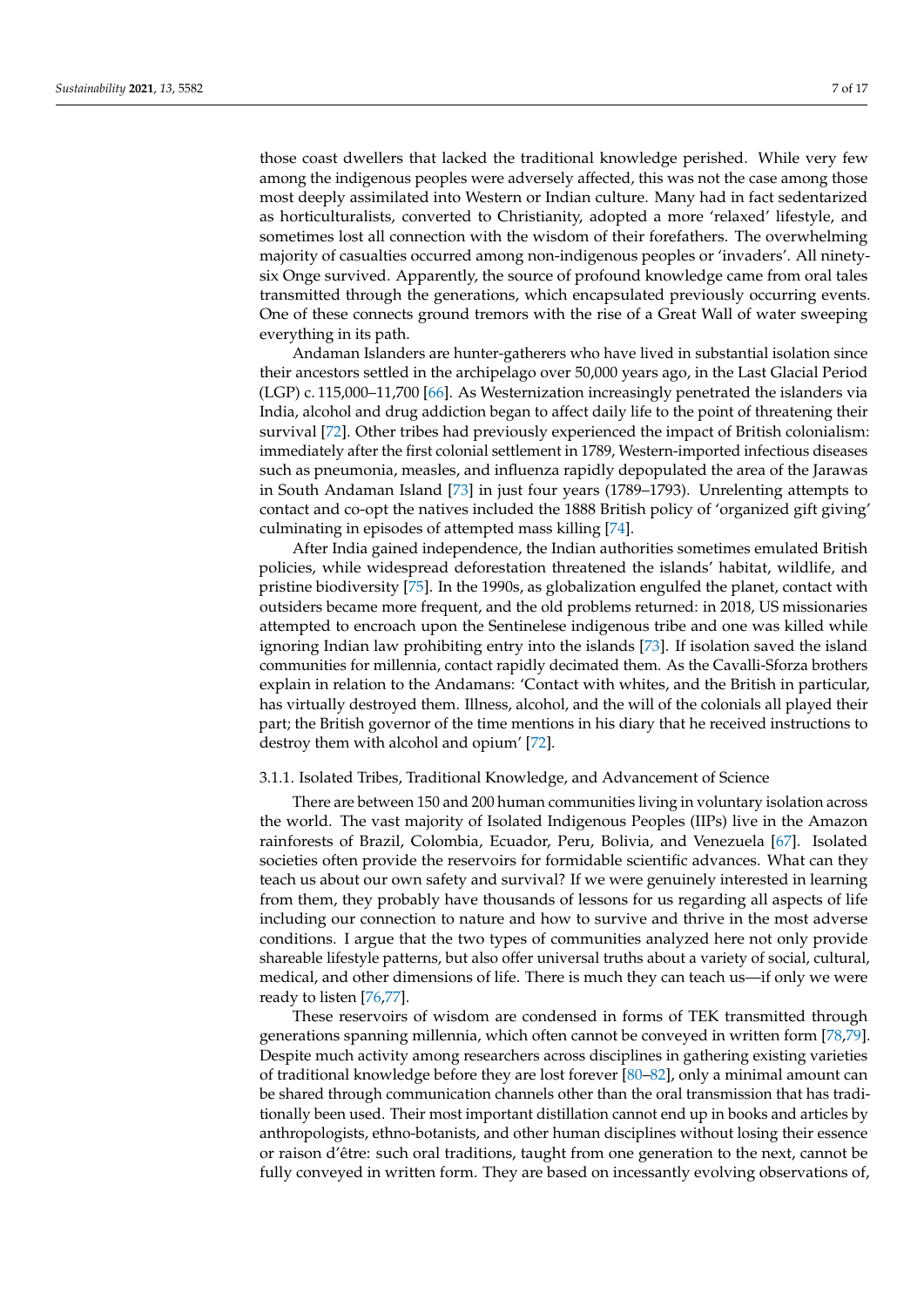and participation in, the surrounding environment via a constantly updated sustainable management of resources.

Some anthropologists have spoken about the 'virtues of illiteracy' [\[83\]](#page-15-5): this controversial notion may certainly apply to pre-agricultural societies, such as hunter-gatherers or fishing communities. However, even if their knowledge cannot be shared in written form, the very existence of such communities connected to different lifestyles has provided, and will continue to provide, new keys to the advancement of universal science.

Small-scale societies have often been depicted as conservers of biodiversity—depending on the meaning associated with the term 'conservation' [\[84\]](#page-15-6). Their ability to mitigate 'resource overharvesting' greatly precludes environmental degradation and indeed results in biodiversity maintenance via the 'creation of habitat mosaics' [\[85\]](#page-15-7). In the next section, I show how the very existence of the Hadza (or Hadzabe) hunter-gatherers in Tanzania has been crucial to the advancement of medical science. They exemplify the contribution to universal knowledge that can only come from isolated tribes and, in general, communities that lie outside global markets of mass consumption.

## 3.1.2. Hazda and Other Hunter-Gatherers

The study of human metabolism has met crucial breakthroughs thanks to the discovery of isolated communities whose metabolism directly depends on their unique lifestyle. One such study is the famous Hadza microbiome study [\[86,](#page-15-8)[87\]](#page-15-9). The Hadza hunter-gatherer societies in northern Tanzania have traditionally lived by foraging and hunting with handmade bows and arrows, having no domesticated livestock and performing no agricultural practices. Their lifestyle habits and culture have provided unexpected opportunities for the advancement of medical science. The study showed that the Hadza's 'higher levels of microbial richness and biodiversity' (compared with both urban Italian and African rural farming control groups) were linked to a foraging lifestyle that endowed them with bacterial enrichment and enhanced their 'ability to digest and extract valuable nutrition from fibrous plant foods' [\[86\]](#page-15-8).

Similarly, the microbiome of uncontacted Amerindians offered a unique opportunity to uncover new connections in biology and medicine [\[65\]](#page-14-20). The possibility of exploring this and other insulated populations has led to huge advances in biology and other sciences, allowing new ways of studying the trillions of bacteria and viruses that coexist in every individual's internal ecosystem known as the microbiome [\[88–](#page-15-10)[90\]](#page-15-11).

It is also possible to formulate a parallel between human microbial diversity and environmental biodiversity. Both the bodily internal eco-microsystem within each individual person and the broader eco-macrosystem of the environment where she or he lives are predicated on the principle of diversity. Maximum biodiversity (and biocultural diversity) leads to maximum metabolic advantage. The mechanisms of internal body homeostasis are somehow reflected within human societies and their relationship with the natural environment as a whole. To simplify, *the richer and more biodiverse our environment is, the richer and more diverse our microbiome is*—which is, in turn, associated with a healthier metabolism.

Microbiological research and other findings confirm how diversity in any form is crucial to the continuity of life on earth: it has repeatedly established that the richer and more diverse the flora of our gut microbiome is, the more our immune system can defend us and make us healthier. However, it also confirms that this vital microbial diversity is associated with broader external conditions of biodiversity maintenance through the consumption of a vast variety of freely available non-cultivated foods. In contrast, gut dysbiosis (i.e., depletions and perturbations of the intestinal microbiome) is associated with disease and a host of metabolic ailments, encompassing immune, metabolic, neurologic, and psychiatric traits [\[91\]](#page-15-12). On the other hand, one must consider that environmental factors, including diet, need to be complemented by genetic factors: both environmental factors and host factors, that is, the genetic make-up of the host (i.e., human beings) influence the composition of the intestinal microbiome [\[92\]](#page-15-13).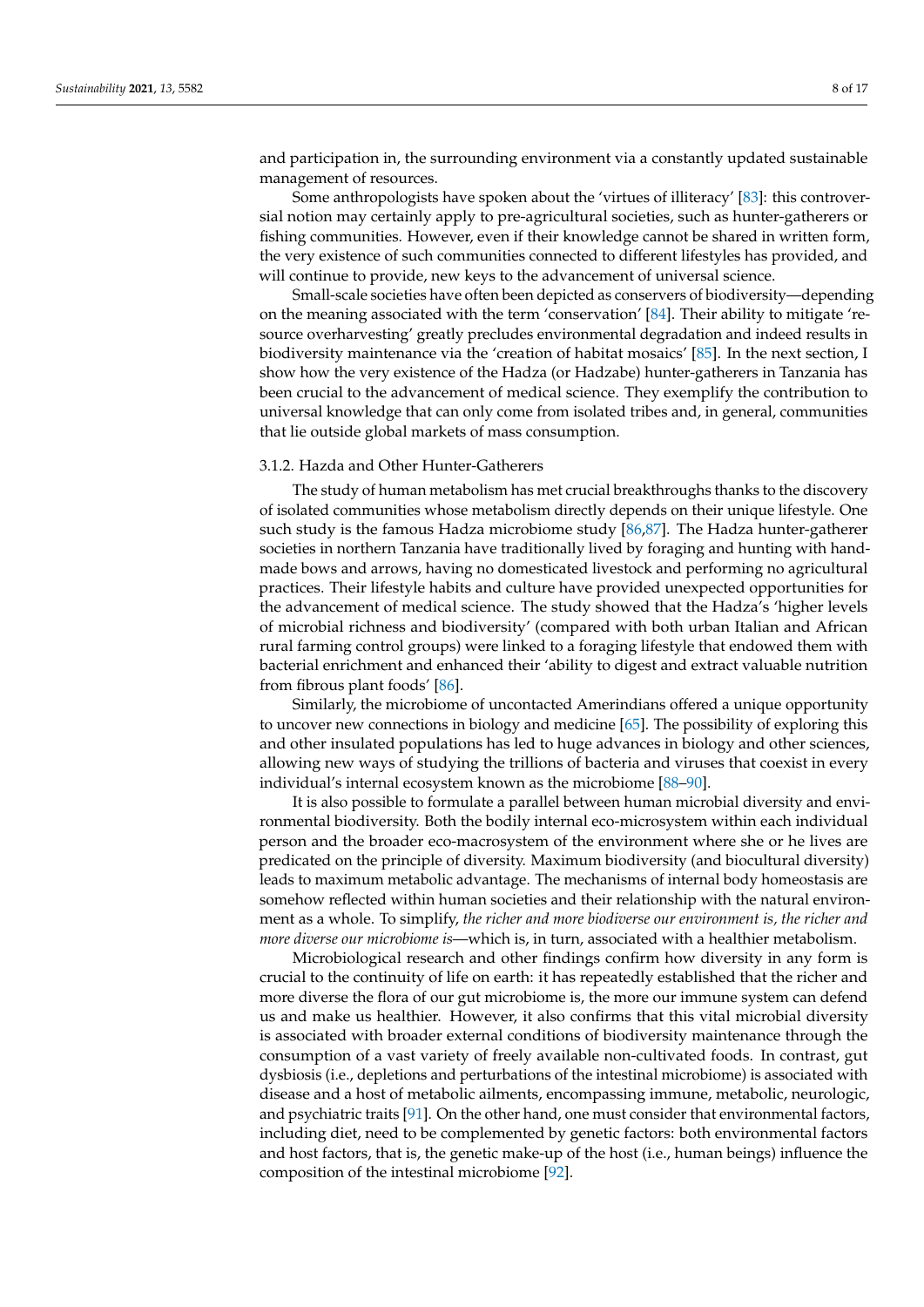In addition to biology and neurology, other research fields have focused on these valuable sources of information. Some studies have confirmed that it is not simply our physical health that is at stake, but our mental well-being too. For many years, microbiologists (and neurologists) have confirmed that the gut acts as a kind of 'second brain' [\[93\]](#page-15-14). In other words, our mood, alertness, and other neurological variables are closely related to our microbiome, which is in turn related to what we eat, which is in turn related to our environment, where a broad variety of life forms must prevail.

It is only a small step further to complete our argument by complementing this vital biodiversity with the centrality of cultural diversity. Cultural diversity closely relates to biodiversity: a mutually reciprocal feedback relationship between human communities and the surrounding environment can only derive from the vast amount of existing human experiences, cultural forms, and traditional knowledge.

In this process, the study of insulated populations, largely disconnected from the flow of mass-producing capitalist markets is central to the understanding of crucial facts about our collective and individual health and survival. This has become a vital matter in an increasingly unhealthy world, dominated by global food corporations [\[94\]](#page-15-15), all-powerful pharmaceutical industries [\[95](#page-15-16)[,96\]](#page-15-17) and other vested interests deeply inimical to human well-being [\[97\]](#page-15-18).

In addition to the Hadza and other subsistence societies, hunter-gatherers have also become champions and paradigms of contemporary trends such as 'low carb' or ketogenic diets [\[98,](#page-15-19)[99\]](#page-15-20) and, in particular, 'Paleo' diets [\[100,](#page-15-21)[101\]](#page-15-22), which are allegedly based on diets and lifestyles of the Paleolithic age, that is, before the Agricultural Revolution [\[102\]](#page-15-23). These ontologically-based future diets are ultimately based on non-anthropocentric indigenous world-views and object-oriented ecosophy [\[103\]](#page-15-24).

Some scholars argue that human life can only continue if substantial numbers of the population return to at least some of the hunter-gathering conditions of our distant ancestors [\[104\]](#page-15-25). This may seem extreme, as it may mean terminating the brief episode of modernity, far beyond the need to rapidly de-industrialize the economy. However, it is a possibility worth considering because the society of mass consumption initiated in the 1950s and 1960s [\[105\]](#page-15-26) has devastated the planet such that a return to agricultural modes of production may be insufficient to reverse the damage done.

People without electricity use their physical resources to move around, hunt, and collect, but, as in the Amish case discussed in the next section, they also engage in agrarian labor [\[106](#page-15-27)[–119\]](#page-16-0). They often need to rise early and mobilize their muscle mass before eating, that is, in a state of fasting [\[110\]](#page-16-1). Because of the precarious conditions of scarce availability of food, which depends on a variety of factors, the groups considered here are also well versed in *intermittent fasting* (IF) [\[110\]](#page-16-1). The emphasis on fasting as an aspect of simple living and exemplary lifestyle is far removed from food over-consumption and the 'metabolic morbidities' associated with a sedentary lifestyle [\[111\]](#page-16-2).

One could argue that these societies could only have survived due to their capacity to endure long periods of fasting, needed to raise their perceptive awareness or proprioception towards the surrounding environment, a 'sixth sense' or 'sensation of body position and movement . . . typically absent from conscious perception' [\[112\]](#page-16-3)—largely to offset attacks from wild animals and be ready to defend themselves. Along similar lines, Western upholders of new dietary fads have become great admirers of both minimalist simple living and hunter-gatherer societies [\[106](#page-15-27)[,107,](#page-16-4)[109,](#page-16-5)[113\]](#page-16-6).

However, let us now analyze the next groups of communities engaged in inherited forms of 'simple living' and minimalist lifestyles.

## *3.2. Traditional Religious Communities*

Mahatma Gandhi's 1942 spinning wheel (*charkha*) weaving a plain cotton *khadi* is perhaps the most iconic image of the politics of simple living. Gandhian frugal philosophy was associated with ideas of rural self-sufficiency—and in the wake of the struggle for Indian independence in 1947 these practices and ideas were transformed into a low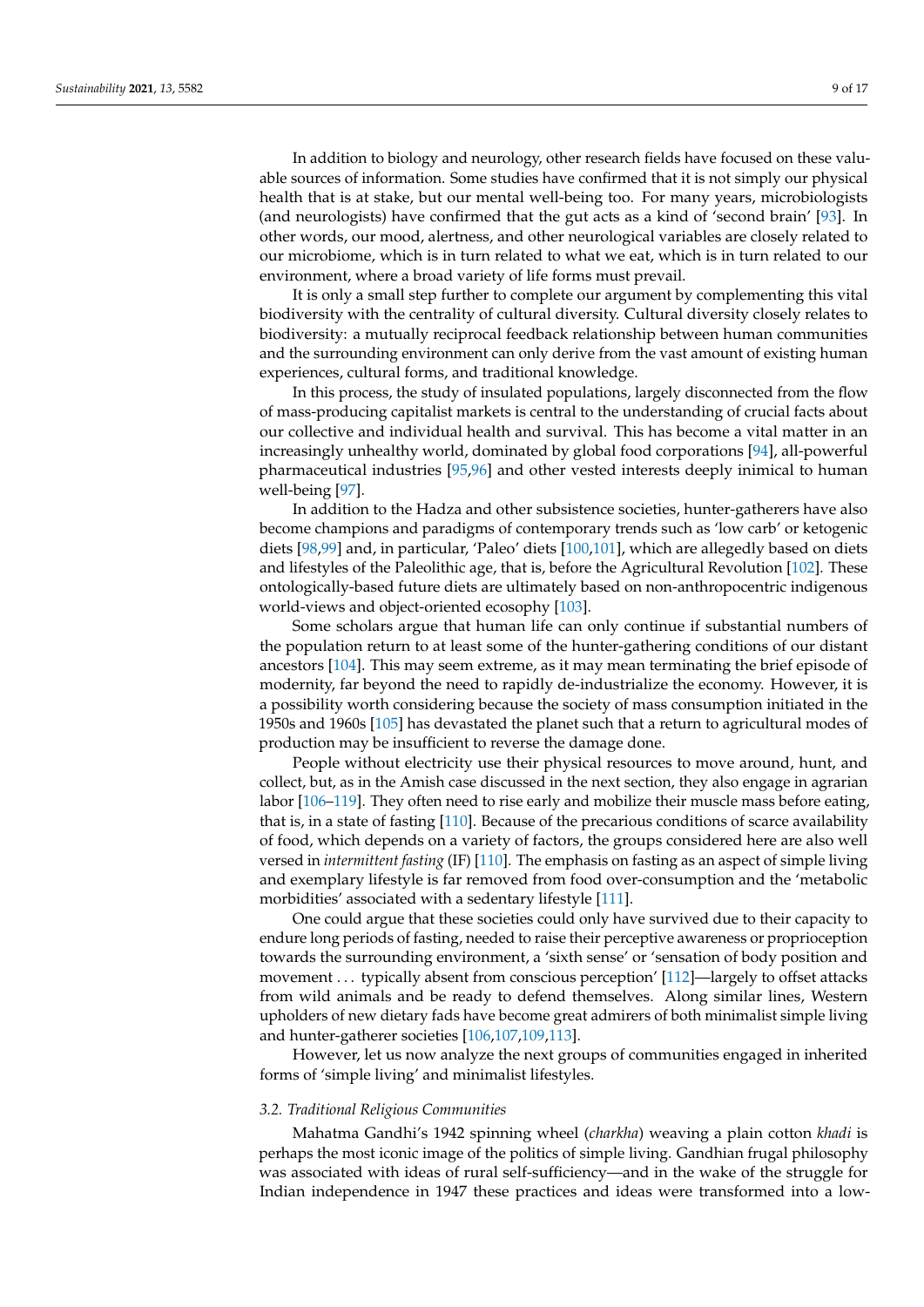key form of mass nationalism. The spiritual dimension, even though often opposed to institutional religion, was perhaps equally important as the nationalist anti-colonial dimension. This philosophy has acquired a renewed protagonism as the contours of a post-consumerist world are beginning to take shape.

Eastern and Western traditions abound with kindred examples and exhortations to live the life of the simple, the poor, unattached to earthly possessions, blissfully living in the present while not identifying with one's ego. In addition to the emphasis on the values of humility and simplicity of most great religions, one should also add popular forms of folk religion that sometimes coalesce around syncretistic practices, incorporating various traditions into simple ways of life. Asceticism and abstinence become stepping-stones in the pursuit of salvation and redemption. However, 'simple living' should not necessarily be read as renunciation. Indeed, instead of renunciation many of these traditions extol the contrary: an even deeper satisfactory and meaningful form of celebration and selfrealization by committing to live in the present moment, releasing the anxiety intrinsically connected with the pursuit of earthly possessions.

For instance, the singing Bauls of Bengal is a syncretistic devotional tradition eclectically encompassing Hinduism, Buddhism, and Islam, with entrances into Sufism, Vaishnavism, and tantric teachings [\[114](#page-16-7)[,115\]](#page-16-8). Here, boundaries become more permeable, indeed incompatible with the fixed norms of homogenizing nationalism: some Bauls in West Bengal (India) often prefer to identify themselves as Hindu Bauls, while others in Bangladesh see themselves as Muslim Bauls [\[116\]](#page-16-9). Simple living and the renouncing of earthly possessions can reach metaphysical levels; many Bauls have divested from material assets, are unattached to a parcel of land and live a semi-nomadic, or at least a homeless, lifestyle, sometimes carrying with them only a musical instrument to accompany their chants and a few other belongings [\[114,](#page-16-7)[116\]](#page-16-9).

Asceticism plays a central role in unorthodox identities disassociated from established religion. However, an undercurrent of contemplative spiritualism and the search for simple living has been present in many societies. Creative geniuses like Leo Tolstoy and Rabindranath Tagore professed an intimate connection with nature through a mystically bounded quest for simple living [\[115\]](#page-16-8). In fact, a sort of spiritual connection with simple living pervades most literary traditions, or, at least, it can be perceived in their backgrounds.

In Western Europe, many such religious communities lived and thrived until they were forced into diasporic exile by the rise of homogenizing 'nation-statism' with its obsessive campaigns of assimilation that often led to mass persecution [\[36](#page-13-27)[,37](#page-13-28)[,47](#page-14-32)[,48\]](#page-14-4). Most of these believers landed in the Americas in the 1600s, where isolated communities still thrive today without being forced into the cauldron of mass consumerism: the Amish in Pennsylvania, Old Order Mennonites (*Fuhremennischt*) scattered in various US states and Latin America and the Doukhobours in Saskatchewan, Canada have all adopted spiritually based minimalist lifestyles based on ancestral forms of simple living and self-sufficiency.

Like Gandhi's *Satyagraha* (but unlike its practice of 'active resistance'), most of these communities define themselves as 'non-resistant', that is, their youth can file as conscientious objectors insofar as they decline to be drafted for compulsory military service [\[117\]](#page-16-10). Being pious does not mean being righteous. These modern utopias do not see God as angry and punitive, in contrast with many fundamentalist Evangelist sects [\[118\]](#page-16-11). Plain peoples' Christianity is characterized by daily practices based on simple living, while separation from the broader economic system is observed.

Although many changes have occurred in Amish society, including a shift away from farming into small business [\[119\]](#page-16-0), the 'social capital' of the Amish remains intrinsically intact as expressed in thriving social networks, popular gatherings, and cross-generational solidarity [\[120\]](#page-16-12). Thus, Old Order Amish in Lancaster County, Pennsylvania do not receive benefits from social security or participate in Medicare, but rather rely on a genuinely sustainable ethical philosophy of mutual aid and community interdependence in which congregational alms cover most medical expenses; they are exempt from the Affordable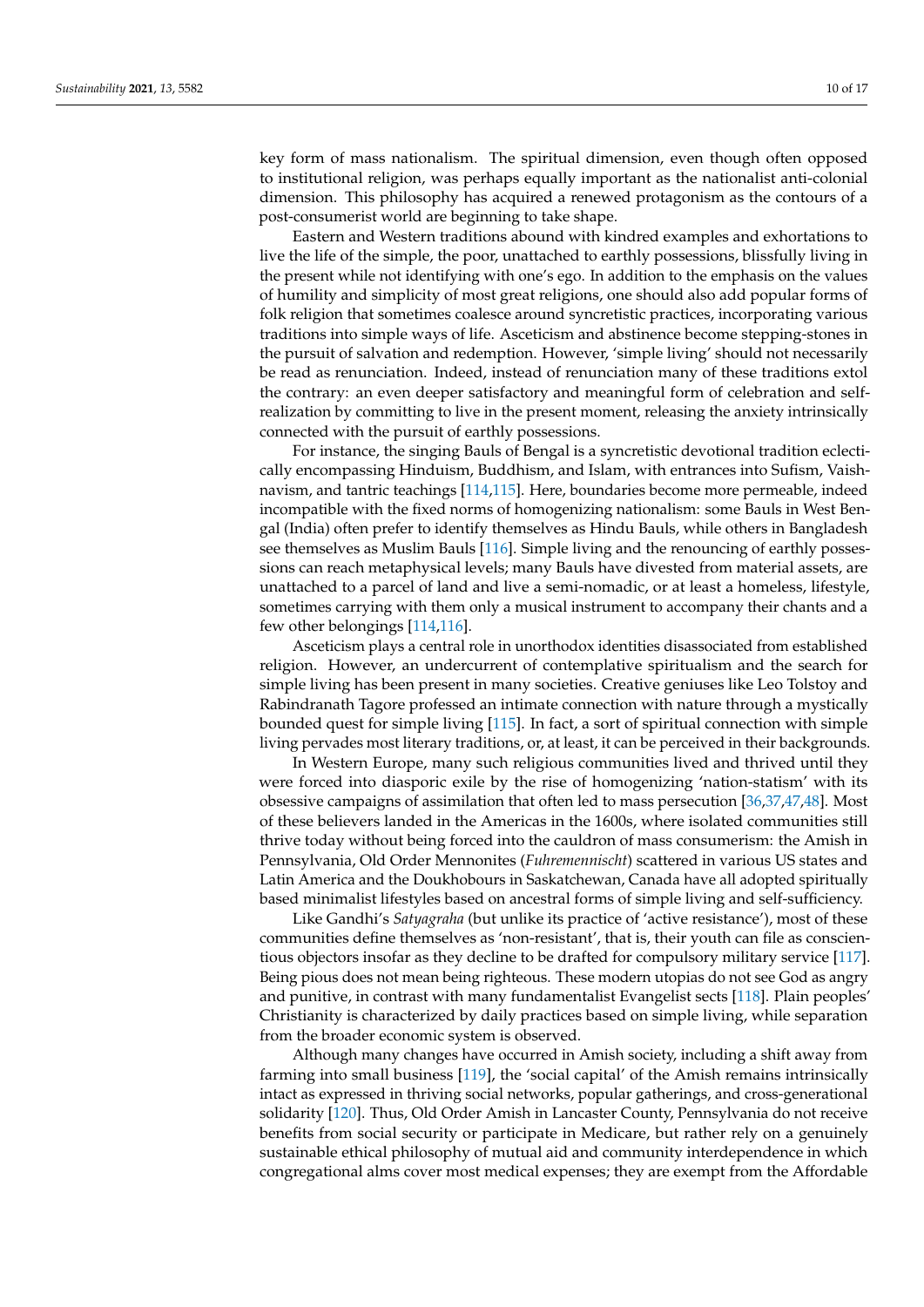Care Act (2010) and provide a paradigm for the ways health care costs can be managed in a sustainable way [\[121\]](#page-16-13).

Forms of simple living manifest themselves in various guises and to various degrees, from simplicity in manners to abstemiousness, sobriety in dressing and the renouncing of modern facilities, including electricity. Among many Old German Baptist Brethren (OGBB) communities, there are no radios or television sets (although, the adoption of the internet has been passionately debated since the mid-1990s) [\[117\]](#page-16-10). Exceptions may include Bruderhof Communities that own and drive cars [\[122\]](#page-16-14). German Pietists, settled in Amana farm colonies in East-Central Iowa, make electricity from manure. Moreover, medical, biological, psychological, and other research carried out among self-sufficient religious groups indicate a powerful enhancement of members' physical capacities. In the absence of elaborate usage of technologies, beyond basic mechanical tools, ascetic, self-restrained simple living has led to metabolic improvements in a variety of medical conditions and variables. The opportunity to perform high-intensity physical activity and body movement via anti-sedentary practices has resulted in more thriving metabolisms in comparison to neighbors who have access to cars, TV, electricity, and other comforts.

The Plain Peoples' 'stantial' (sedentary) lifestyle, agricultural economy, and labor organization seem to be hugely different from the non-static, nomadic, or semi-nomadic lifestyles of temporary settlers such as the hunter-gatherers. They may scarcely share common eschatological or ontological values—in some cases their respective value systems may indeed clash, as in the case of some religious communities that have proselytizing branches, including missionary undercurrents (such as some Mennonite groups). However, these do not contradict my argument about their exemplary embodiment of simple living transmitted inter-generationally by means of traditional knowledge. Moreover, the practice of active listening and learning generally prevails over the fervor and eagerness to convert non-believers [\[117\]](#page-16-10). In all these cases, the permeability of boundaries, practices and traditions can vary hugely from community to community, spanning missionary zeal to interfaith dialogue, including dialogue with Islam and forms of Buddhist–Christian syncretism (the latter is exemplified by the New Hutterian Brethren communities of Owa ¯ in Japan, whose members are ethnically Japanese).

## **4. Conclusions**

The concept of 'extraordinary ethical communities' (EECs) can work as a paradigm to disseminate a style of life, thinking, or common practices. This concept can promote responsible 'geocentric human practices' in broader society. Far from being univocal, the notion of EEC aggregates a multiplicity of cases spanning continents, races, cultures, and concepts under a shared semiotic sign or name.

Every day, new evidence accumulates on the cataclysmic condition of the Earth's balance. A continuous output of paradigm-shattering data pours down on us constantly from faraway disciplines often set apart by previously impenetrable barriers. Absorbing this vital information requires new creative notions and concepts to facilitate our capacity to visualize and communicate these challenges. As new research appears at mounting speed, the gap between science and the humanities (and the arts), has become unsustainable. As recommended in the 2018 report by the Intergovernmental Panel on Climate Change (IPCC), the ongoing energy transition urgently calls for '*rapid, far-reaching and unprecedented changes in all aspects of society*' [\[123\]](#page-16-15). The astonishing delay with which human societies have been able (or rather unable) to tackle the vital challenges of climate change, biodiversity loss, and simultaneous crises will have long-lasting impacts on forthcoming generations. Even in the best-case scenario of rapid transformation, the impact on the environment is already so extensive that a variety of adaptive responses are impellent.

Adaptation is the second-best option after mitigation in tackling climate change and related crises. However, even the best possible mitigation scenario will involve some form of adaptation. Where can we look for universal examples of adaptation to the harsh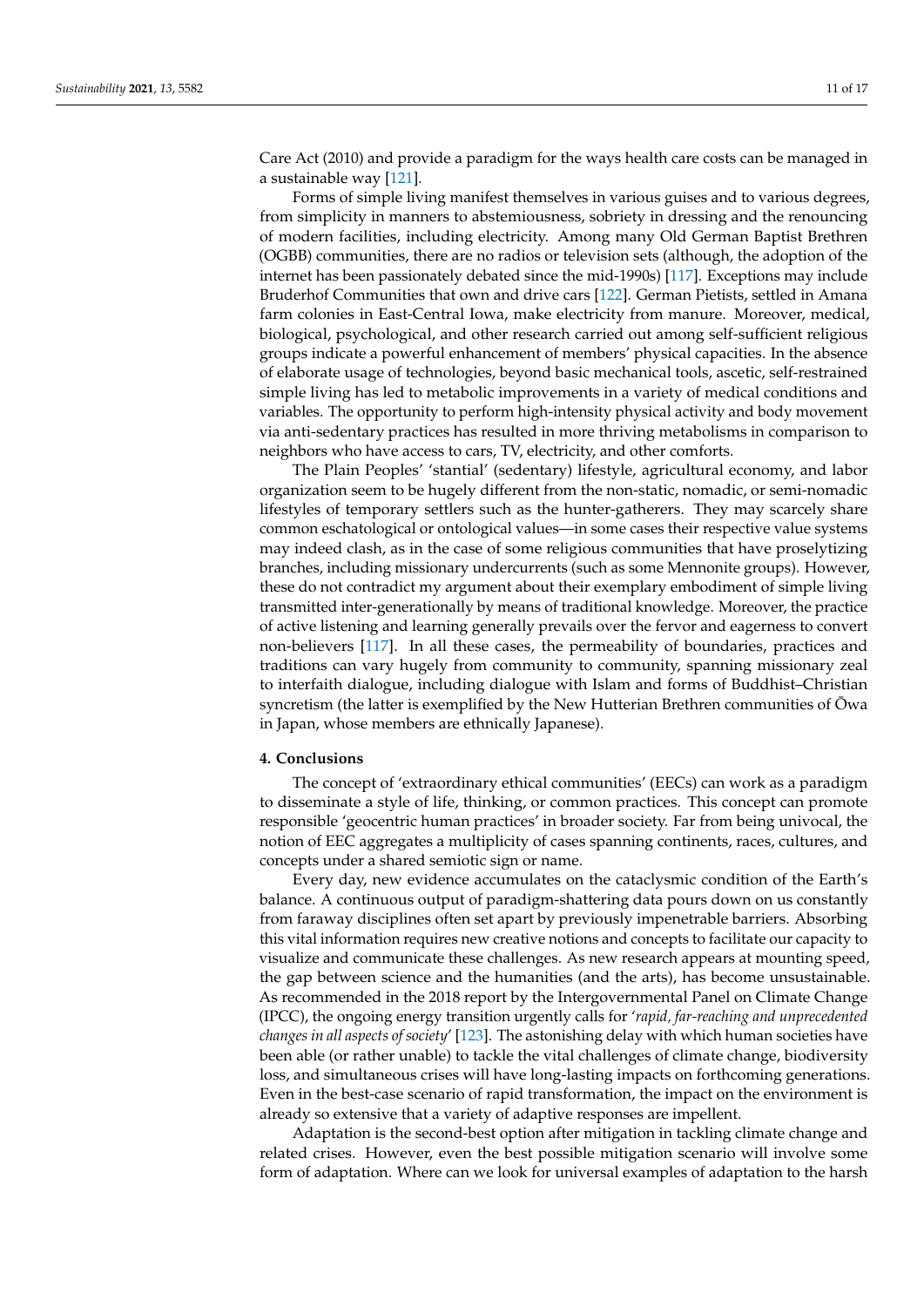conditions which are most likely going to prevail as a consequence of air, soil, and water pollution, global heating, and biodiversity loss?

When writing about the current ecological conundrum, we need inspiring lights that point towards a possible direction by visualizing real, as opposed to 'imagined', communities. Habits and customs are difficult to modify on the individual level and willpower is generally insufficient to engender the vital modifications needed to tackle the flow of forthcoming challenges through widespread lifestyle changes. More powerful ideas and examples may be needed, but nothing can be more effective than the material examples of entire communities united in the pursuit of sustainable living in harmony with the environment—actually existing communities largely detached from the mainstream economy.

While transfer across cultures of exemplary lifestyles may be difficult to achieve, cultural maintenance within specific cultures via indigenous forms of traditional knowledge should be a priority for global conservation projects and be placed at the core of geoethics. In moral, political, and legislative terms, our ethical duty entails the protection and the preservation of these societies as irreplaceable knowledge systems able to enhance human survival in the Anthropocene. In general, we can assume that every society in the world could potentially offer some form of TEK that can be shared among its members—first and foremost via intergenerational transmission, education, and communication. The example of Pietist communities in the midst of advanced technological societies, like the USA and Canada, should provide an inspiring light for the exploration of other forms of ecological knowledge not necessarily accompanied by religious practices. Vital forms of TEK need be transferred from one generation to the next and only then may they be shared more extensively across the globe as part of a more cosmopolitan vision. Whether they have been entirely lost, are still available or can only be found among insulated communities and a few surviving elders, the primary ethical goal would be to secure their continuity: for instance, aspects of TEK can still be identified within Western Europe after almost total cultural loss in the midst of mass consumerism, such as in Italy [\[10\]](#page-13-2).

Cross-societal knowledge transfer is certainly possible to some limited extent: forms of emulation in diets and other lifestyles changes are taking place among advanced niches in Western societies linked to various self-improvement and self-growth movements [\[124\]](#page-16-16). However, these can hardly offer the best and most accessible route to obtaining the energy and economic transition so urgently needed at a global level.

Further studies are required to understand whether, and in which ways, each society can contribute in its own way to produce sustainable lifestyle changes more connected to the ancestral knowledge of their forefathers, however directly accessible this knowledge may or may not be.

Mitigation in terms of exemplary communities should be considered a substantial part of conservation efforts designed to target the few remaining niches of ecological integrity known as Key Biodiversity Areas (KBAs) [\[125,](#page-16-17)[126\]](#page-16-18). This goal is based on the finding that the areas of maximum cultural diversity often overlap with areas of maximum biodiversity [\[127](#page-16-19)[,128\]](#page-16-20). The goal should thus be 'to restore ecological integrity to a much broader area of the world with intact habitat and minimal species loss while this is still possible' [\[129\]](#page-16-21). Recent research has found that faunally biodiverse areas have rapidly shrunk as a consequence of globalization and state intrusion, so that they are now estimated to cover less than 3% of global land surface [\[129\]](#page-16-21).

All these dimensions should, however, be considered within a broader realistic approach: we live in a world of nation-states, in which each one lies in the thrall of powerful economic interests that often shape politics through mass manipulation, including diversionary nationalism. Elsewhere, I have argued that the two major obstacles to climate change mitigation are, respectively, the interests of business elites and nationalist politics [\[30,](#page-13-21)[130\]](#page-16-22). However, most often these two dominant actors combine so well that their mutual combination remains largely invisible. Whenever the notion of 'community' is evoked, it is always crucial to consider whether the 'imagined communities' proffered by nationalist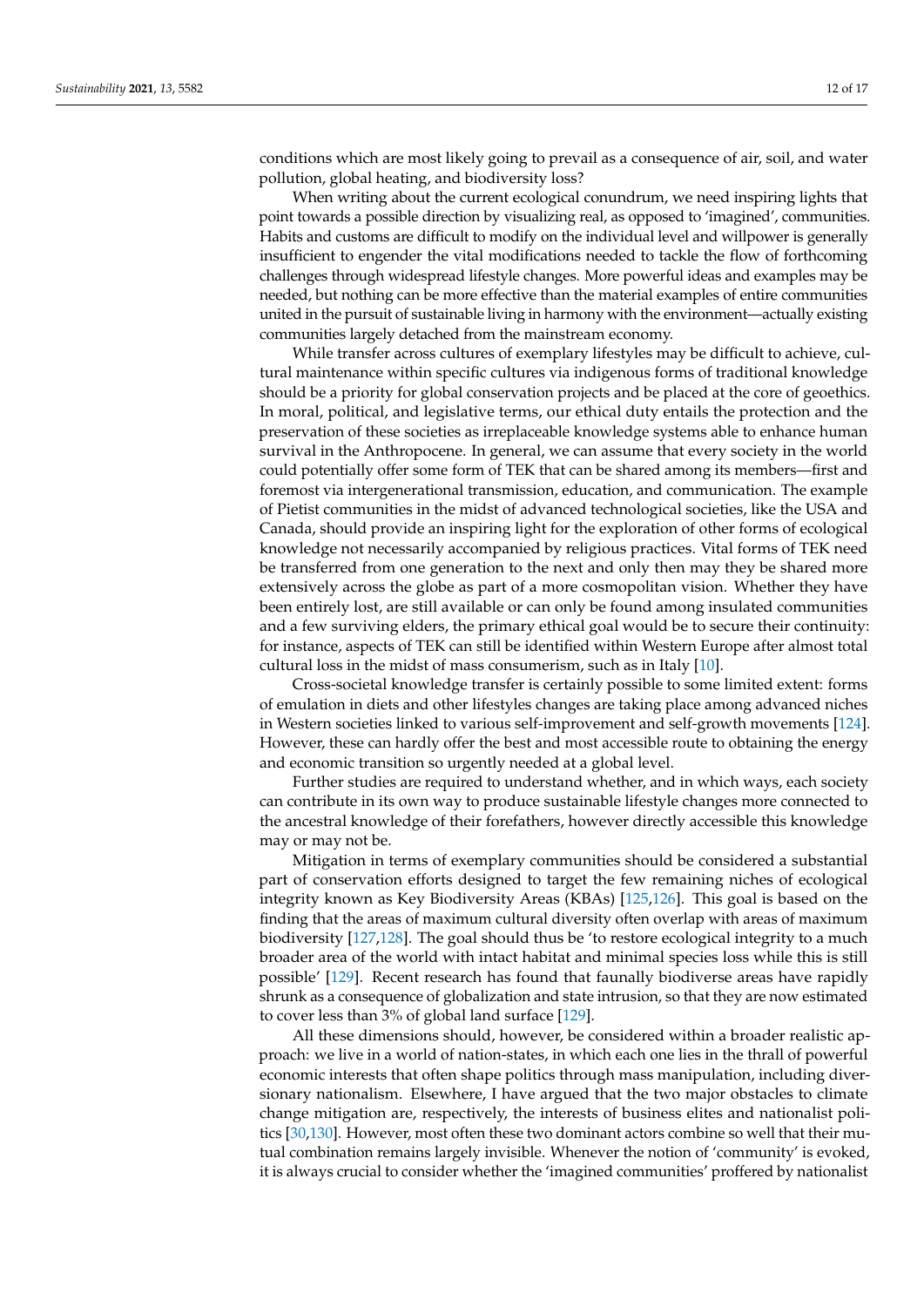politicians and ideologues [\[19\]](#page-13-10) could adapt to the current crisis or whether, alternatively, a cosmopolitan effort will be needed to entirely discard them altogether [\[30,](#page-13-21)[31](#page-13-22)[,131\]](#page-16-23).

More research is needed to explore how cultural experiences can be captured in a manner that can be transferred to industrial societies—so that a process of 'copy, distil and transpose' may be pursued rather than a simpler one of 'copy and paste'. However, the entire notion of knowledge transfer from one geographical area to another is fraught with difficulties, since each form of knowledge relates to a specific territory, environment, and set of previous experiences. There are indeed groups of people and international movements, like the adherents of 'paleo-diets', who argue that lessons from (former or still existing) hunter-gatherer societies and other sustainable communities could *ipso facto* be transferred (*in toto* or in part) to contemporary societies in the form of nutritional guidelines, fasting regimes, circadian re-adaptation, regular physical activity, and broader lifestyle changes in the aspiration to achieve a healthier metabolism.

Other trends move along less materialistic routes by exploring new relationships with the environment, such as the recovery of forms of animistic relationship with Mother Nature, including shamanic rituals, spiritual traditions and so on [\[132\]](#page-16-24). All this is well beyond the limited scope of this article. Therefore, my call is to encourage other scholars to pursue this path and engage more in depth with these issues. My more limited purpose here is to 'open a door' and provide a stepping-stone in this research direction. In scholarly terms, this means providing a set of conceptual tools (such as EEC) that may eventually be valuable in developing a broader understanding and research agenda. Hopefully, this may unlock new lines of investigation into various forms of human adaptation required by the new challenges of the Anthropocene.

To sum up, lessons can be extracted in a number of ways and in a variety of areas that need much more extensive investigation. I have argued the following: (i) the present cultural development path has failed; (ii) a more co-habitational manner to live within the Earth system is needed; (iii) despite biocultural homogenization, some communities or pockets of pre-modern cultures remain that offer examples of how to conceive such co-habitational ways of living; (iv) these 'alternative communities' exhibit distinct cultural ways of perceiving nature and other human beings; and (v) from a geoethical perspective, these 'cultural ways' should be protected and enhanced; once their survival is secured, more studies are needed to ascertain if at least some of these 'cultural ways' can be transposed to other cultural contexts in order to overcome the failures of the present cultural development path.

The main goal of this article was to understand that some already existing communities and *downshifting* lifestyles already exist. They can show, like nothing else, the way ahead towards a better, more livable world. However, for how long will we still be able to take advantage of this formidable pool of biological, neurological, and cultural knowledge?

**Funding:** This research was partly funded by the MICINN (*Ministerio de Ciencia, Innovación y Universidades/* Ministry of Science Innovation and University, Spain), grant nr. PGC2018-095712-B-100.

**Institutional Review Board Statement:** Not applicable.

**Informed Consent Statement:** Not applicable.

**Data Availability Statement:** Not applicable.

**Conflicts of Interest:** The author declares no conflict of interest.

#### **References**

- <span id="page-12-0"></span>1. Rockström, J.; Steffen, W.; Noone, K.; Persson, Å.; Chapin, F.S., III; Lambin, E.; Lenton, T.M.; Scheffer, M.; Folke, C.; Schellnhuber, H.J.; et al. Planetary boundaries: Exploring the safe operating space for humanity. *Ecol. Soc.* **2009**, *14*, 1–33. [\[CrossRef\]](http://doi.org/10.5751/ES-03180-140232)
- <span id="page-12-1"></span>2. Zeng, Y.; Maxwell, S.; Runting, R.K.; Venter, O.; Watson, J.E.M.; Carrasco, L.R. Environmental destruction not avoided with the Sustainable Development Goals. *Nat. Sustain.* **2020**, *3*, 795–798. [\[CrossRef\]](http://doi.org/10.1038/s41893-020-0555-0)
- <span id="page-12-2"></span>3. Conversi, D. Sovereignty in a changing world: From Westphalia to food sovereignty. *Globalizations* **2016**, *13*, 484–498. [\[CrossRef\]](http://doi.org/10.1080/14747731.2016.1150570)
- <span id="page-12-3"></span>4. Conversi, D. *Ideology and Nationalism*; Routledge: London, UK, 2010; pp. 26–43.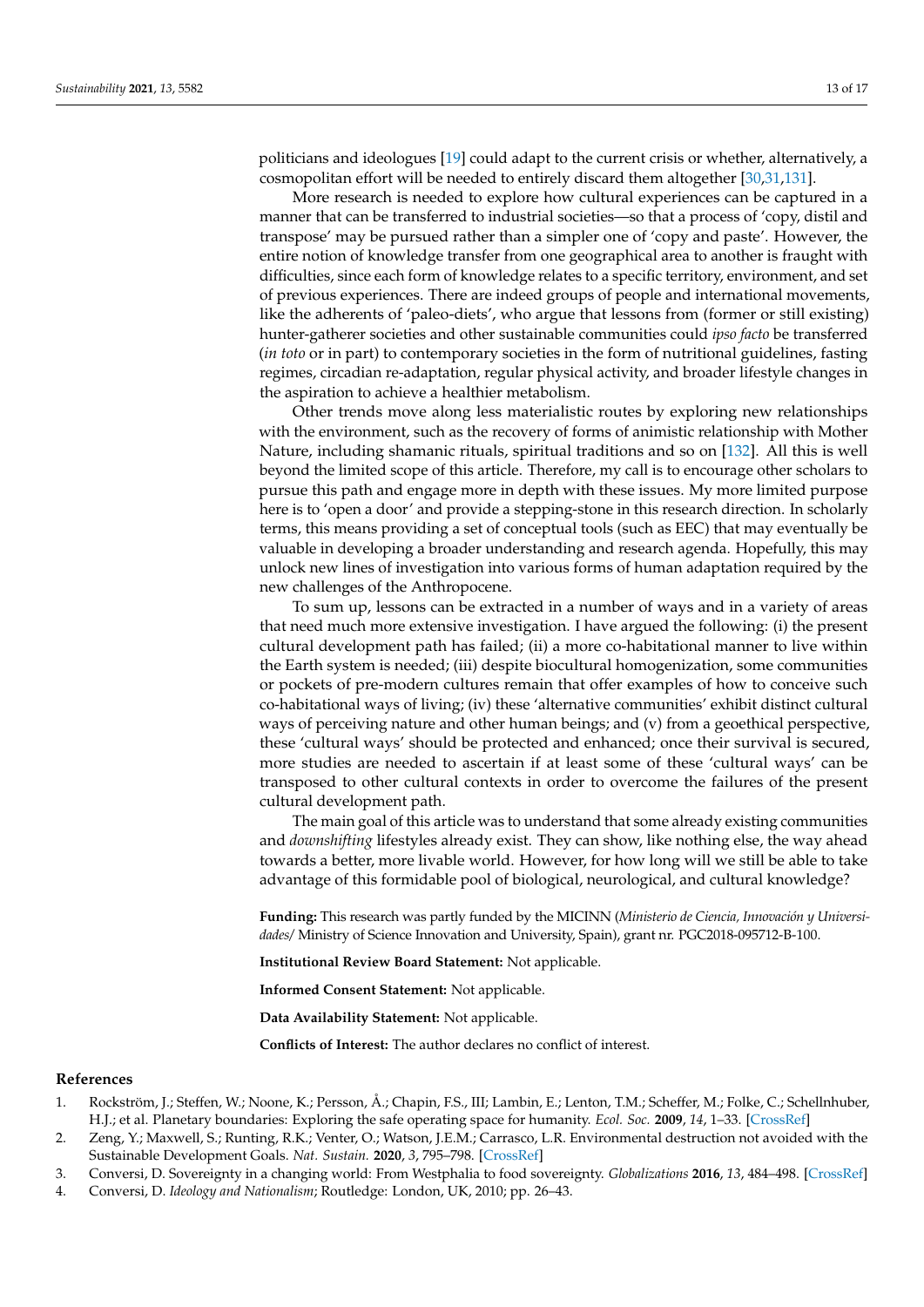- <span id="page-13-0"></span>5. Cromwell, D.; Levene, M.; Theobald, J. *Surviving Climate Change: The Struggle to Avert Global Catastrophe*; Pluto Press: London, UK, 2007.
- <span id="page-13-34"></span>6. Crutzen, P.J.; Stoermer, E.F. The "Anthropocene". *Glob. Chang. Newsl.* **2000**, *41*, 17–18.
- 7. Hampton, A.J.B. *Pandemic, Ecology and Theology: Perspectives on COVID-19*; Routledge: Oxford, UK, 2021.
- 8. Levene, M. Why Is the Twentieth Century the Century of Genocide? *J. World Hist.* **2000**, *11*, 305–336. [\[CrossRef\]](http://doi.org/10.1353/jwh.2000.0044)
- <span id="page-13-1"></span>9. Lynas, M. *Our Final Warning: Six Degrees of Climate Emergency*; Fourth Estate/HarperCollins: Glasgow, Scotland, 2020.
- <span id="page-13-2"></span>10. Mattalia, G.; Sõukand, R.; Corvo, P.; Pieroni, A. "We Became Rich and We Lost Everything": Ethnobotany of Remote Mountain Villages of Abruzzo and Molise, Central Italy. *Hum. Ecol.* **2021**, *49*, 217–224. [\[CrossRef\]](http://doi.org/10.1007/s10745-020-00209-6)
- <span id="page-13-3"></span>11. Latour, B. *Down to Earth: Politics in the New Climatic Regime*; Polity Press: Cambridge, UK, 2018.
- <span id="page-13-4"></span>12. Latour, B. *An Inquiry into Modes of Existence: An Anthropology of the Moderns*; Harvard University Press: Cambridge, MA, USA, 2018.
- <span id="page-13-5"></span>13. Peppoloni, S.; Di Capua, G. The meaning of geoethics. In *Geoethics: Ethical Challenges and Case Studies in Earth Sciences*; Wyss, M., Peppoloni, S., Eds.; Elsevier: Amsterdam, The Netherlands, 2015; pp. 3–14.
- <span id="page-13-6"></span>14. Palmer, C.; McShane, K.; Sandler, R. Environmental Ethics. *Annu. Rev. Environ. Resour.* **2014**, *39*, 419–442. [\[CrossRef\]](http://doi.org/10.1146/annurev-environ-121112-094434)
- 15. Hargrove, E.C. Foundations of Environmental Ethics. *Philos. East West* **1992**, *42*, 175–177.
- <span id="page-13-7"></span>16. Shrader-Frechette, K. Environmental ethics. In *The Oxford Handbook of Practical Ethics*; LaFollette, H., Ed.; Oxford UP: Oxford, UK, 2003; pp. 188–214. [\[CrossRef\]](http://doi.org/10.1093/oxfordhb/9780199284238.003.0009)
- <span id="page-13-8"></span>17. Peppoloni, S.; Di Capua, G. Geoethics as global ethics to face grand challenges for humanity. In *Geoethics: Status and Future Perspectives. Geological Society*; Di Capua, G., Bobrowsky, P.T., Kieffer, S.W., Palinkas, C., Eds.; Geological Society: London, UK, 2020.
- <span id="page-13-9"></span>18. Marone, E.; Bohle, M. Geoethics for Nudging Human Practices in Times of Pandemics. *Sustainability* **2020**, *12*, 7271. [\[CrossRef\]](http://doi.org/10.3390/su12187271)
- <span id="page-13-10"></span>19. Anderson, B. *Imagined Communities: Reflections on the Origin and Spread of Nationalism*; Verso: London, UK, 1983.
- <span id="page-13-11"></span>20. Hoekstra, A.Y.; Wiedmann, T.O. Humanity's unsustainable environmental footprint. *Science* **2014**, *344*, 1114–1117. [\[CrossRef\]](http://doi.org/10.1126/science.1248365) [\[PubMed\]](http://www.ncbi.nlm.nih.gov/pubmed/24904155)
- <span id="page-13-12"></span>21. Rich, N. *Losing Earth: The Decade We Could Have Stopped Climate Change*; MCD/Farrar, Straus and Giroux: New York, NY, USA, 2019.
- <span id="page-13-13"></span>22. Lovelock, J. *The Vanishing Face of Gaia: A Final Warning*; Basic Books: New York, NY, USA, 2009.
- <span id="page-13-14"></span>23. Schneider, S. The worst-case scenario. *Nature* **2009**, *458*, 1104–1105. [\[CrossRef\]](http://doi.org/10.1038/4581104a)
- <span id="page-13-15"></span>24. Ripple, W.J.; Wolf, C.; Newsome, T.M.; Barnard, P.; Moomaw, W.R. World scientists' warning of a climate emergency. *BioScience* **2019**, *70*, 8–12. [\[CrossRef\]](http://doi.org/10.1093/biosci/biz088)
- <span id="page-13-16"></span>25. Ripple, W.J.; Wolf, C.; Newsome, T.M.; Galetti, M.; Alamgir, M.; Crist, E.; Mahmoud, M.I.; Laurance, W.F. World scientists' warning to humanity: A second notice. *BioScience* **2017**, *67*, 1026–1028. [\[CrossRef\]](http://doi.org/10.1093/biosci/bix125)
- <span id="page-13-17"></span>26. Elhacham, E.; Ben-Uri, L.; Grozovski, J.; Bar-On, Y.M.; Milo, R. Global human-made mass exceeds all living biomass. *Nature* **2020**, *588*, 442–444. [\[CrossRef\]](http://doi.org/10.1038/s41586-020-3010-5)
- <span id="page-13-18"></span>27. Scheffer, M.; Carpenter, S.R. Catastrophic regime shifts in ecosystems: Linking theory to observation. *Trends Ecol. Evol.* **2003**, *18*, 648–656. [\[CrossRef\]](http://doi.org/10.1016/j.tree.2003.09.002)
- <span id="page-13-19"></span>28. Stocker, B.D.; Roth, R.; Joos, F.; Spahni, R.; Steinacher, M.; Zaehle, S.; Bouwman, L.; Xu, R.; Prentice, I.C. Multiple greenhouse-gas feedbacks from the land biosphere under future climate change scenarios. *Nat. Clim. Chang.* **2013**, *3*, 666–672. [\[CrossRef\]](http://doi.org/10.1038/nclimate1864)
- <span id="page-13-20"></span>29. Stoner, A.M. Critical Reflections on America's green new deal: Capital, labor, and the dynamics of contemporary social change. *Capital. Nat. Soc.* **2021**, 1–18. [\[CrossRef\]](http://doi.org/10.1080/10455752.2020.1775860)
- <span id="page-13-21"></span>30. Conversi, D. The Ultimate Challenge: Nationalism and Climate Change. *Natl. Pap.* **2020**, *48*, 625–636. [\[CrossRef\]](http://doi.org/10.1017/nps.2020.18)
- <span id="page-13-22"></span>31. Conversi, D. The Future of Nationalism in a Transnational World. In *The Wiley Blackwell Companion to Race, Ethnicity, and Nationalism*; Stone, J., Dennis, R., Rizova, P., Hou, X., Eds.; Wiley-Blackwell: Hoboken, NJ, USA, 2020; pp. 43–59.
- <span id="page-13-23"></span>32. Smith, A.D. *Nationalism and Modernism: A Critical Survey of Recent Theories of Nations and Nationalism*; Routledge: London, UK, 1998.
- <span id="page-13-24"></span>33. Smith, A.D. *Nations and Nationalism in a Global Era*; Polity Press: Cambridge, UK, 1996.
- <span id="page-13-25"></span>34. Gellner, E. *Nations and Nationalism*, 2nd ed.; Wiley-Blackwell: Oxford, UK; Basil Blackwell: Ithaca, NY, USA; Cornell University Press: London, UK, 2006.
- <span id="page-13-26"></span>35. Smith, A.D. *National Identity*; University of Nevada Press: Hammondsworth, UK, 1991.
- <span id="page-13-27"></span>36. Conversi, D. 'We are all equals!' Militarism, homogenization and 'egalitarianism' in nationalist state-building (1789–1945). *Ethn. Racial Stud.* **2008**, *31*, 1286–1314. [\[CrossRef\]](http://doi.org/10.1080/01419870701625450)
- <span id="page-13-28"></span>37. Conversi, D. Homogenisation, nationalism and war: Should we still read Ernest Gellner? *Nations Natl.* **2007**, *13*, 371–394. [\[CrossRef\]](http://doi.org/10.1111/j.1469-8129.2007.00292.x)
- <span id="page-13-29"></span>38. Mandelbaum, M.M. *The Nation/State Fantasy. A Psychoanalytical Genealogy of Nationalism*; Palgrave Macmillan: London, UK, 2020.
- <span id="page-13-30"></span>39. Malesevic, S. *Grounded Nationalisms: A Sociological Analysis*; Cambridge University Press: Cambridge, UK, 2019.
- <span id="page-13-31"></span>40. Conversi, D. Modernism and nationalism. *J. Polit. Ideol.* **2012**, *17*, 13–34. [\[CrossRef\]](http://doi.org/10.1080/13569317.2012.644982)
- <span id="page-13-32"></span>41. Mann, M. *The Sources of Social Power: The Rise of Classes and Nation States, 1760–1914*; Cambridge University Press: Cambridge, UK, 1993; Volume 2.
- <span id="page-13-33"></span>42. Horowitz, D.L. *Ethnic Groups in Conflict*; University of California Press: Berkeley, CA, USA, 1985.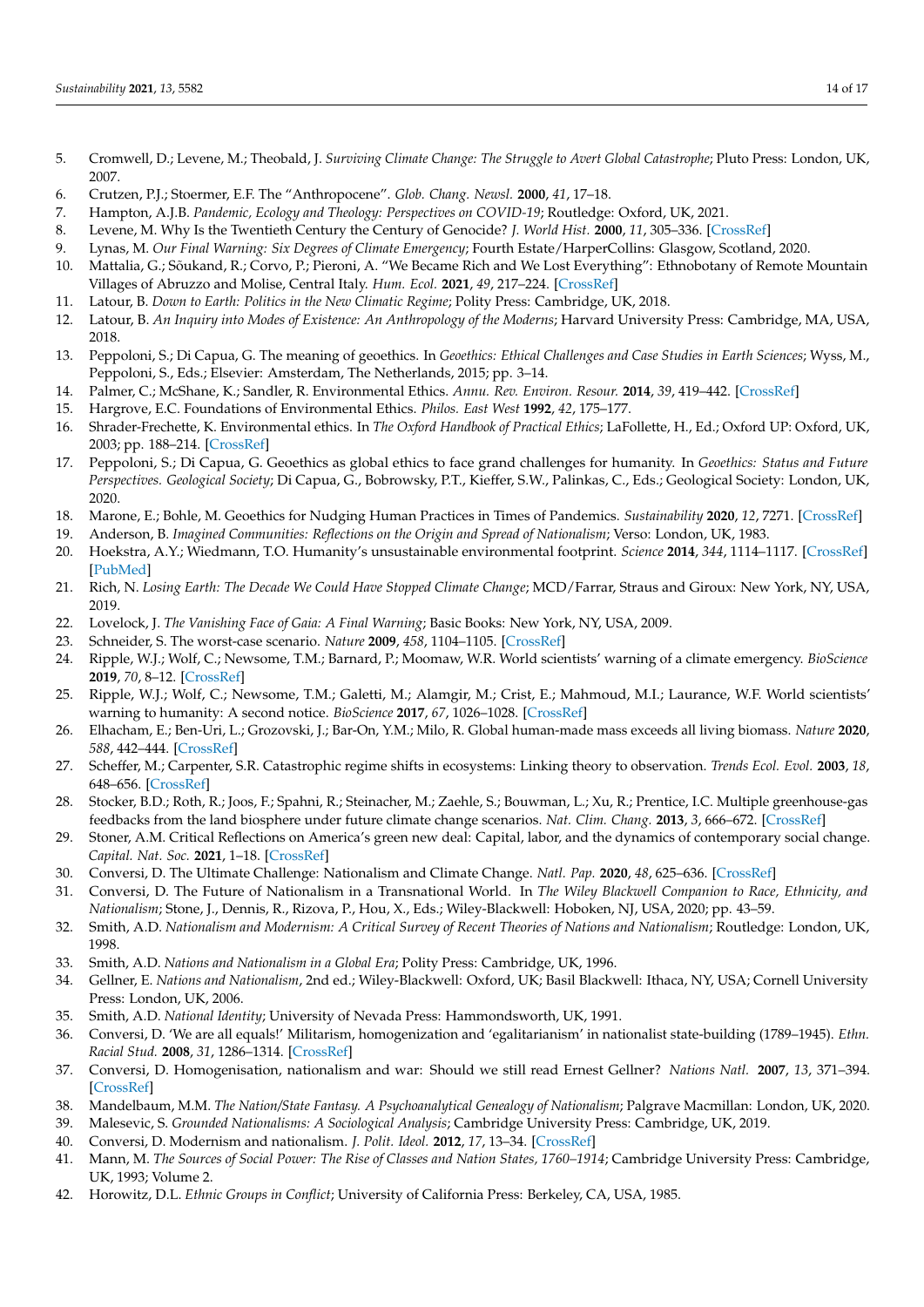- <span id="page-14-0"></span>43. Connor, W. From tribe to nation? *Hist. Eur. Ideas* **1991**, *13*, 5–18. [\[CrossRef\]](http://doi.org/10.1016/0191-6599(91)90109-C)
- <span id="page-14-1"></span>44. Conversi, D. Modernity, globalization and nationalism: The age of frenzied boundary-building. In *Nationalism, Ethnicity and Boundaries: Conceptualising and Understanding Identity Through Boundary Approaches*; Jackson, J., Molokotos-Liederman, L., Eds.; Routledge: Abingdon, UK, 2014; pp. 57–82.
- <span id="page-14-2"></span>45. Zalasiewicz, J.; Waters, C.N.; Ellis, E.C.; Head, M.J.; Vidas, D.; Steffen, W.; Thomas, J.A.; Horn, E.; Summerhayes, C.P.; Leinfelder, R.; et al. The Anthropocene: Comparing Its Meaning in Geology (Chronostratigraphy) with Conceptual Approaches Arising in Other Disciplines. *Earth Future* **2021**, *9*, e2020EF001896. [\[CrossRef\]](http://doi.org/10.1029/2020EF001896)
- <span id="page-14-3"></span>46. Levene, M. *Devastation: Volume I: The European Rimlands 1912–1938*; Oxford University Press: Oxford, UK, 2013; Volume 1.
- <span id="page-14-32"></span>47. Levene, M. *Annihilation: Volume II: The European Rimlands 1939–1953*; Oxford University Press: Oxford, UK, 2013; Volume 2.
- <span id="page-14-4"></span>48. Conversi, D. Between the hammer of globalization and the anvil of nationalism: Is Europe's complex diversity under threat? *Ethnicities* **2014**, *14*, 25–49. [\[CrossRef\]](http://doi.org/10.1177/1468796813487727)
- <span id="page-14-5"></span>49. Maffi, L. Biocultural diversity. *Int. Encycl. Anthropol.* **2018**, 1–14. [\[CrossRef\]](http://doi.org/10.1002/9781118924396.wbiea1797)
- <span id="page-14-6"></span>50. Celis-Diez, J.L.; Muñoz, C.E.; Abades, S.; Marquet, P.A.; Armesto, J.J. Biocultural Homogenization in Urban Settings: Public Knowledge of Birds in City Parks of Santiago, Chile. *Sustainability* **2017**, *9*, 485. [\[CrossRef\]](http://doi.org/10.3390/su9040485)
- <span id="page-14-7"></span>51. Rinawati, F.; Stein, K.; Lindner, A. Climate change impacts on biodiversity—The setting of a lingering global crisis. *Diversity* **2013**, *5*, 114–123. [\[CrossRef\]](http://doi.org/10.3390/d5010114)
- <span id="page-14-8"></span>52. Parenti, C. *Tropic of Chaos: Climate Change and the New Geography of Violence*; Nation Books: New York, NY, USA, 2011.
- <span id="page-14-9"></span>53. Abulof, U. *The Mortality and Morality of Nations*; Cambridge University Press: Cambridge, UK, 2015.
- <span id="page-14-10"></span>54. Peterson, A.L. *Seeds of the Kingdom: Utopian Communities in the Americas*; Oxford University Press: Oxford, UK, 2005.
- 55. Manuel, F.E.; Manuel, F.P. *Utopian Thought in the Western World*; Harvard University Press/Belknap Press: Cambridge, MA, USA, 2009.
- <span id="page-14-11"></span>56. Holloway, M. *Heavens on Earth: Utopian Communities in America, 1680–1880*; Library Publishers: New York, NY, USA, 1951.
- <span id="page-14-12"></span>57. Kinna, R. What is anarchist internationalism? *Nations Natl.* **2021**, in press. [\[CrossRef\]](http://doi.org/10.1111/nana.12676)
- <span id="page-14-13"></span>58. Knowles, R. Political Economy from Below: Communitarian Anarchism as a Neglected Discourse in Histories of Economic Thought. *Hist. Econ. Rev.* **2000**, *31*, 30–47. [\[CrossRef\]](http://doi.org/10.1080/10370196.2000.11733332)
- <span id="page-14-14"></span>59. Knowles, R. *Political Economy from Below: Economic Thought in Communitarian Anarchism, 1840–1914*; Routledge: London, UK, 2013.
- <span id="page-14-15"></span>60. Price, A. Green Anarchism. In *The Palgrave Handbook of Anarchism*; Levy, C., Adams, M., Eds.; Springer: Berlin/Heidelberg, Germany, 2019; pp. 281–291.
- <span id="page-14-16"></span>61. Hitzhusen, G.E.; Tucker, M.E. The potential of religion for Earth Stewardship. *Front. Ecol. Environ.* **2013**, *11*, 368–376. [\[CrossRef\]](http://doi.org/10.1890/120322)
- <span id="page-14-17"></span>62. Danowski, D.; de Castro, E.V. *The Ends of the World*; Polity Press/John Wiley & Sons: Cambridge, UK, 2017.
- <span id="page-14-18"></span>63. Bold, R. *Indigenous Perceptions of the End of the World: Creating a Cosmopolitics of Change*; Springer: Berlin/Heidelberg, Germany, 2019.
- <span id="page-14-19"></span>64. Conversi, D. Enemies of the Planet? Studying the Intersection between Nationalism and Climate Change. In Proceedings of the ECPR General Conference, Virtual Event. Panel: The Diffusion (and Preclusion) of Environmental Ideas, Attitudes and Actions; ECPR Edition, Vienna, Austria, 24–28 August 2020. Available online: <https://ecpr.eu/Events/Event/PaperDetails/53612> (accessed on 10 March 2021).
- <span id="page-14-20"></span>65. Clemente, J.C.; Pehrsson, E.C.; Blaser, M.J.; Sandhu, K.; Gao, Z.; Wang, B.; Magris, M.; Hidalgo, G.; Contreras, M.; Noya-Alarcón, Ó.; et al. The microbiome of uncontacted Amerindians. *Sci. Adv.* **2015**, *1*, e1500183. [\[CrossRef\]](http://doi.org/10.1126/sciadv.1500183)
- <span id="page-14-21"></span>66. Thangaraj, K.; Chaubey, G.; Kivisild, T.; Reddy, A.G.; Singh, V.K.; Rasalkar, A.A.; Singh, L. Reconstructing the Origin of Andaman Islanders. *Science* **2005**, *308*, 996. [\[CrossRef\]](http://doi.org/10.1126/science.1109987)
- <span id="page-14-22"></span>67. Ortiz-Prado, E.; Cevallos-Sierra, G.; Vasconez, E.; Lister, A.; Ramos, E.P. Avoiding extinction: The importance of protecting isolated Indigenous tribes. *Altern. Int. J. Indig. Peoples* **2021**, *17*, 130–135. [\[CrossRef\]](http://doi.org/10.1177/1177180121995567)
- <span id="page-14-23"></span>68. Baird, R. *The Impact of Climate Change on Minorities and Indigenous Peoples*; Minority Rights Group International: London, UK, 2008.
- <span id="page-14-24"></span>69. Nyong, A.; Adesina, F.; Osman Elasha, B. The value of indigenous knowledge in climate change mitigation and adaptation strategies in the African Sahel. *Mitig. Adapt. Strateg. Glob. Chang.* **2007**, *12*, 787–797. [\[CrossRef\]](http://doi.org/10.1007/s11027-007-9099-0)
- <span id="page-14-25"></span>70. Levene, M.; Conversi, D. Subsistence societies, globalisation, climate change and genocide: Discourses of vulnerability and resilience. *Int. J. Hum. Rights* **2014**, *18*, 281–297. [\[CrossRef\]](http://doi.org/10.1080/13642987.2014.914702)
- <span id="page-14-26"></span>71. Reed, G.; Brunet, N.D.; Longboat, S.; Natcher, D.C. Indigenous guardians as an emerging approach to indigenous environmental governance. *Conserv. Biol.* **2021**, *35*, 179–189. [\[CrossRef\]](http://doi.org/10.1111/cobi.13532)
- <span id="page-14-27"></span>72. Cavalli-Sforza, L.L.; Cavalli-Sforza, F. *The Great Human Diasporas: The History of Diversity and Evolution*; DIANE Publishing Company: Darby, PA, USA, 1998.
- <span id="page-14-28"></span>73. Kumar, U. Contact and Conflict: Case of Inhabitants of Andaman Islands. In *Tribal Studies in India: Perspectives of History, Archaeology and Culture*; Behera, M.C., Ed.; Springer: Singapore, 2020; pp. 293–309.
- <span id="page-14-29"></span>74. Singh, V. Cyclones, Shipwrecks and Environmental Anxiety: British Rule and Ecological Change in the Andaman Islands, 1780s to 1900s. *Glob. Environ.* **2020**, *13*, 165–193. [\[CrossRef\]](http://doi.org/10.3197/ge.2020.130106)
- <span id="page-14-30"></span>75. Pankaj, S. Deforestation in Andaman and Nicobar: Its Impact on Onge. *Econ. Political Wkly.* **2001**, *36*, 3643–3648.
- <span id="page-14-31"></span>76. Hosen, N.; Nakamura, H.; Hamzah, A. Adaptation to Climate Change: Does Traditional Ecological Knowledge Hold the Key? *Sustainability* **2020**, *12*, 676. [\[CrossRef\]](http://doi.org/10.3390/su12020676)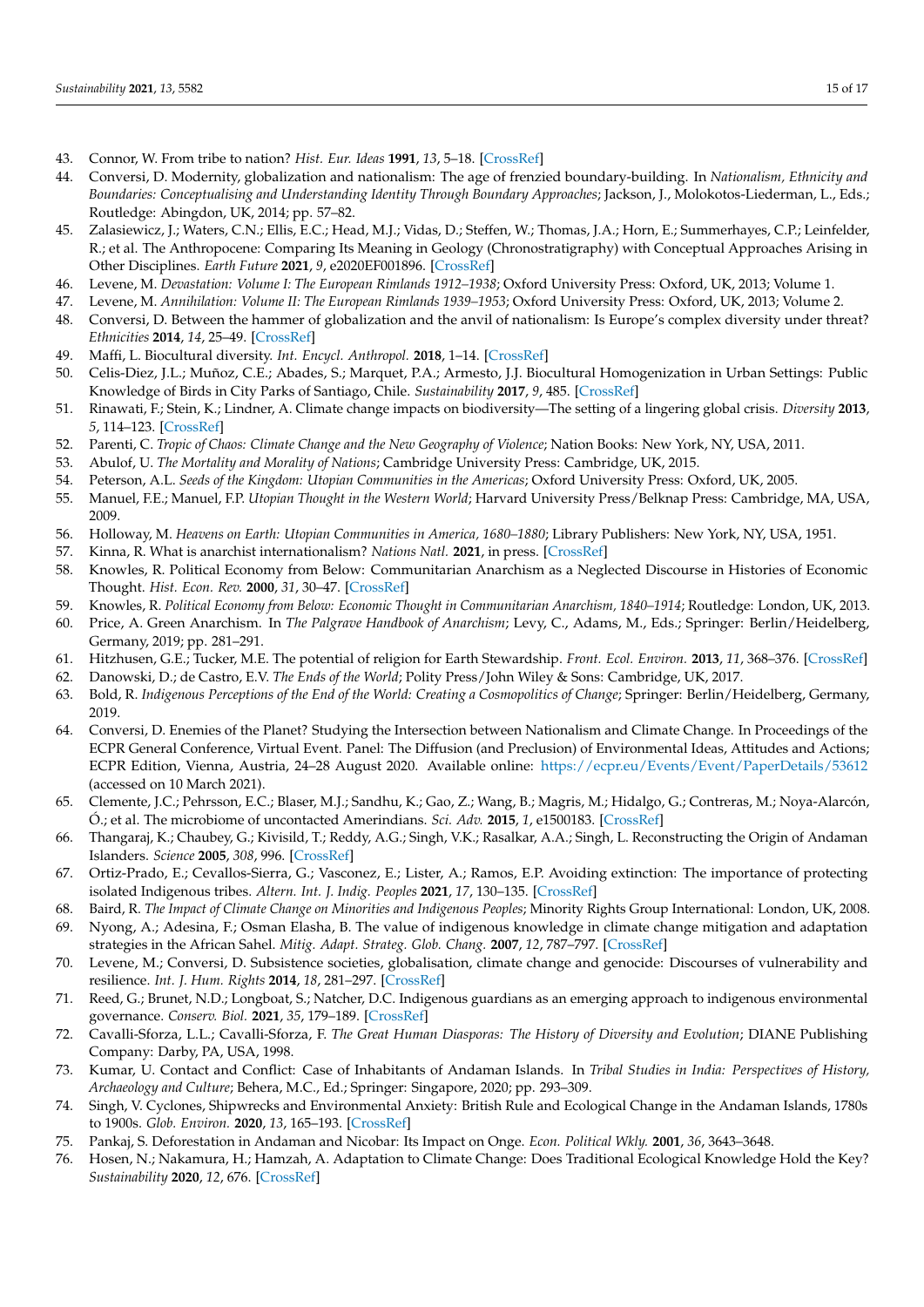- <span id="page-15-0"></span>77. van der Ploeg, J.; Sukulu, M.; Govan, H.; Minter, T.; Eriksson, H. Sinking Islands, Drowned Logic; Climate Change and Community-Based Adaptation Discourses in Solomon Islands. *Sustainability* **2020**, *12*, 7225. [\[CrossRef\]](http://doi.org/10.3390/su12177225)
- <span id="page-15-1"></span>78. Johannes, R.E. *Traditional Ecological Knowledge: A Collection of Essays*; IUCN, The World Conservation Union: Gland, Switzerland; Cambridge, UK, 1989.
- <span id="page-15-2"></span>79. Posey, D.A.; Balick, M.J. *Human Impacts on Amazonia: The Role of Traditional Ecological Knowledge in Conservation and Development*; Columbia University Press: New York, NY, USA, 2006.
- <span id="page-15-3"></span>80. Inglis, J. *Traditional Ecological Knowledge: Concepts and Cases*; International Development Research Centre (IDRC): Ottawa, ON, Canada, 1993.
- 81. Martin, J.F.; Roy, E.D.; Diemont, S.A.; Ferguson, B.G. Traditional Ecological Knowledge (TEK): Ideas, inspiration, and designs for ecological engineering. *Ecol. Eng.* **2010**, *36*, 839–849. [\[CrossRef\]](http://doi.org/10.1016/j.ecoleng.2010.04.001)
- <span id="page-15-4"></span>82. Menzies, C.R. *Traditional Ecological Knowledge and Natural Resource Management*; University of Nebraska Press: Lincoln, NB, USA, 2006.
- <span id="page-15-5"></span>83. Bright, W. The virtues of illiteracy. In *American Indian Linguistics and Literature*, 1st ed.; Bright, W., Ed.; Walter de Gruyter/Mouton: Berlin, Germany, 1984; pp. 149–159.
- <span id="page-15-6"></span>84. Shiva, V. Women's indigenous knowledge and biodiversity conservation. *India Int. Cent. Q.* **1992**, *19*, 205–214.
- <span id="page-15-8"></span><span id="page-15-7"></span>85. Smith, E.A.; Wishnie, M. Conservation and subsistence in small-scale societies. *Annu. Rev. Anthropol.* **2000**, *29*, 493–524. [\[CrossRef\]](http://doi.org/10.1146/annurev.anthro.29.1.493) 86. Schnorr, S.L.; Candela, M.; Rampelli, S.; Centanni, M.; Consolandi, C.; Basaglia, G.; Turroni, S.; Biagi, E.; Peano, C.; Severgnini, M.; et al. Gut microbiome of the Hadza hunter-gatherers. *Nat. Commun.* **2014**, *5*, 3654. [\[CrossRef\]](http://doi.org/10.1038/ncomms4654) [\[PubMed\]](http://www.ncbi.nlm.nih.gov/pubmed/24736369)
- <span id="page-15-9"></span>87. Smits, S.A.; Leach, J.; Sonnenburg, E.D.; Gonzalez, C.G.; Lichtman, J.S.; Reid, G.; Knight, R.; Manjurano, A.; Changalucha, J.; Elias, J.E.; et al. Seasonal cycling in the gut microbiome of the Hadza hunter-gatherers of Tanzania. *Science* **2017**, *357*, 802–806. [\[CrossRef\]](http://doi.org/10.1126/science.aan4834) [\[PubMed\]](http://www.ncbi.nlm.nih.gov/pubmed/28839072)
- <span id="page-15-10"></span>88. Obregon-Tito, A.J.; Tito, R.Y.; Metcalf, J.L.; Sankaranarayanan, K.; Clemente, J.C.; Ursell, L.K.; Xu, Z.Z.; van Treuren, W.; Knight, R.; Gaffney, P.M.; et al. Subsistence strategies in traditional societies distinguish gut microbiomes. *Nat. Commun.* **2015**, *6*, 6505. [\[CrossRef\]](http://doi.org/10.1038/ncomms7505)
- 89. Segata, N. Gut Microbiome: Westernization and the Disappearance of Intestinal Diversity. *Curr. Biol.* **2015**, *25*, R611–R613. [\[CrossRef\]](http://doi.org/10.1016/j.cub.2015.05.040)
- <span id="page-15-11"></span>90. Vangay, P.; Johnson, A.J.; Ward, T.L.; Al-Ghalith, G.A.; Shields-Cutler, R.R.; Hillmann, B.M.; Lucas, S.K.; Beura, L.K.; Thompson, E.A.; Till, L.M.; et al. US Immigration Westernizes the Human Gut Microbiome. *Cell* **2018**, *175*, 962–972. [\[CrossRef\]](http://doi.org/10.1016/j.cell.2018.10.029) [\[PubMed\]](http://www.ncbi.nlm.nih.gov/pubmed/30388453)
- <span id="page-15-12"></span>91. Halfvarson, J.; Brislawn, C.J.; Lamendella, R.; Vázquez-Baeza, Y.; Walters, W.A.; Bramer, L.M.; D'Amato, M.; Bonfiglio, F.; McDonald, D.; Gonzalez, A.; et al. Dynamics of the human gut microbiome in inflammatory bowel disease. *Nat. Microbiol.* **2017**, *2*, 17004. [\[CrossRef\]](http://doi.org/10.1038/nmicrobiol.2017.4) [\[PubMed\]](http://www.ncbi.nlm.nih.gov/pubmed/28191884)
- <span id="page-15-13"></span>92. Kurilshikov, A.; Medina-Gomez, C.; Bacigalupe, R.; Radjabzadeh, D.; Wang, J.; Demirkan, A.; Le Roy, C.I.; Garay, J.A.R.; Finnicum, C.T.; Liu, X.; et al. Large-scale association analyses identify host factors influencing human gut microbiome composition. *Nat. Genet.* **2021**, *53*, 156–165. [\[CrossRef\]](http://doi.org/10.1038/s41588-020-00763-1)
- <span id="page-15-14"></span>93. Young, E. Gut instincts: The secrets of your second brain. *New Sci.* **2012**, *216*, 38–42. [\[CrossRef\]](http://doi.org/10.1016/S0262-4079(12)63204-7)
- <span id="page-15-15"></span>94. Hoffman, B. *Behind the Brands: Food Justice and the Big 10 Food and Beverage Companies*; Oxfam: Oxford, UK, 2013; Volume 10, pp. 11–62.
- <span id="page-15-16"></span>95. Jelinek, G.A.; Neate, S.L. The influence of the pharmaceutical industry in medicine. *J. Law Med.* **2009**, *17*, 216. [\[PubMed\]](http://www.ncbi.nlm.nih.gov/pubmed/19998591)
- <span id="page-15-17"></span>96. Ferner, R.E. The influence of big pharma. *BMJ* **2005**, *330*, 855–856. [\[CrossRef\]](http://doi.org/10.1136/bmj.330.7496.855)
- <span id="page-15-18"></span>97. Crouch, C. *The Strange Non-Death of Neoliberalism*; Polity Press: Cambridge, UK, 2011.
- <span id="page-15-19"></span>98. Masood, W.; Annamaraju, P.; Uppaluri, K.R. Ketogenic Diet, StatPearls. 2020. Available online: [https://www.ncbi.nlm.nih.gov/](https://www.ncbi.nlm.nih.gov/books/NBK499830/.) [books/NBK499830/.](https://www.ncbi.nlm.nih.gov/books/NBK499830/.) (accessed on 10 March 2021).
- <span id="page-15-20"></span>99. Roberts, M.N.; Wallace, M.A.; Tomilov, A.A.; Zhou, Z.; Marcotte, G.R.; Tran, D.; Perez, G.; Gutierrez-Casado, E.; Koike, S.; Knotts, T.A.; et al. A Ketogenic Diet Extends Longevity and Healthspan in Adult Mice. *Cell Metab.* **2017**, *26*, 539–546. [\[CrossRef\]](http://doi.org/10.1016/j.cmet.2017.08.005) [\[PubMed\]](http://www.ncbi.nlm.nih.gov/pubmed/28877457)
- <span id="page-15-21"></span>100. Wolf, R. *The Paleo Solution: The Original Human Diet*; Victory Belt Publishing: Las Vegas, NV, USA, 2017.
- <span id="page-15-22"></span>101. Cordain, L.; Friel, J. *The Paleo Diet for Athletes: The Ancient Nutritional Formula for Peak Athletic Performance*; Rodale: Emmaus, PA, USA, 2005.
- <span id="page-15-23"></span>102. Cordain, L. *The Paleo Diet Revised: Lose Weight and Get Healthy by Eating the Foods You Were Designed to Eat*; AARP Digital Editions; John Wiley & Sons: Hoboken, NJ, USA, 2012.
- <span id="page-15-24"></span>103. Mazac, R.; Tuomisto, H.L. The Post-Anthropocene Diet: Navigating Future Diets for Sustainable Food Systems. *Sustainability* **2020**, *12*, 2355. [\[CrossRef\]](http://doi.org/10.3390/su12062355)
- <span id="page-15-25"></span>104. Gowdy, J. Our hunter-gatherer future: Climate change, agriculture and uncivilization. *Futures* **2020**, *115*, 102488. [\[CrossRef\]](http://doi.org/10.1016/j.futures.2019.102488)
- <span id="page-15-26"></span>105. Syvitski, J.; Waters, C.N.; Day, J.; Milliman, J.D.; Summerhayes, C.; Steffen, W.; Zalasiewicz, J.; Cearreta, A.; Gałuszka, A.; Hajdas, I.; et al. Extraordinary human energy consumption and resultant geological impacts beginning around 1950 CE initiated the proposed Anthropocene Epoch. *Commun. Earth Environ.* **2020**, *1*, 32. [\[CrossRef\]](http://doi.org/10.1038/s43247-020-00029-y)
- <span id="page-15-27"></span>106. Gunasekera, H. Asthma and innate immunity in Amish and Hutterite communities. *J. Paediatr. Child Health* **2017**, *53*, 91–92. [\[CrossRef\]](http://doi.org/10.1111/jpc.13440)